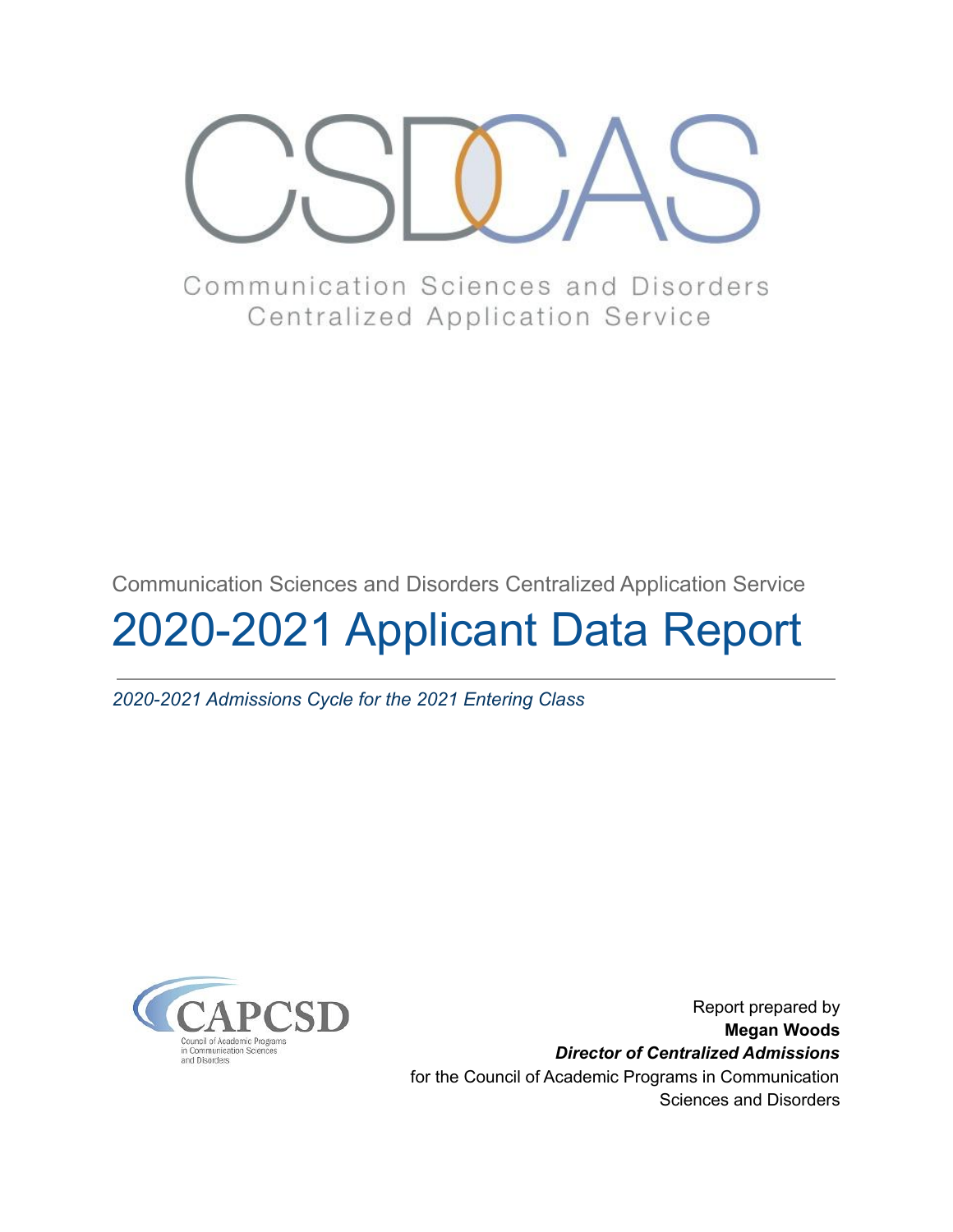# <span id="page-1-0"></span>Table of Contents

| <b>Table of Contents</b>                                                                                                                                                                                                                                                                                                                                                                                                                                                                                                                                                    | 1                                                                           |
|-----------------------------------------------------------------------------------------------------------------------------------------------------------------------------------------------------------------------------------------------------------------------------------------------------------------------------------------------------------------------------------------------------------------------------------------------------------------------------------------------------------------------------------------------------------------------------|-----------------------------------------------------------------------------|
| <b>Institutions Participating in CSDCAS</b><br><b>Audiology Participants</b><br>Speech-Language Pathology Participants<br>Figure 1: Number of Audiology Programs Participating in CSDCAS (2013 - 2021)<br>Figure 2: Number of SLP Program Participating in CSDCAS (2013 - 2021)                                                                                                                                                                                                                                                                                             | $\boldsymbol{2}$<br>$\mathfrak{S}$<br>3<br>$\overline{7}$<br>$\overline{7}$ |
| <b>Overall Applicant and Application Trends in CSDCAS</b><br>Figure 3: Overall CSDCAS Participation, Applicant, and Application Trends<br>Figure 4: CSDCAS Participation, Applicant, and Application Trends for Audiology<br>Programs<br>Figure 5: CSDCAS Participation, Applicant, and Application Trends for SLP Programs<br>Figure 6: Number of CSDCAS Applications Per Audiology Program<br>Figure 7: Number of CSDCAS Applications Per SLP Program<br>Figure 8: Mean Number of Applicants Per Audiology Program<br>Figure 9: Mean Number of Applicants Per SLP Program | 8<br>8<br>8<br>9<br>9<br>9<br>10<br>10                                      |
| <b>Accepted Students</b><br>Figure 10: CSDCAS Accepted Audiology Applicants<br>Figure 11: CSDCAS Accepted SLP Applicants                                                                                                                                                                                                                                                                                                                                                                                                                                                    | 11<br>11<br>11                                                              |
| <b>Applications Submitted</b><br>Figure 12: Mean Number of Applications Submitted per Audiology Applicant<br>Figure 13: Mean Number of Applications Submitted per SLP Applicant                                                                                                                                                                                                                                                                                                                                                                                             | 12<br>12<br>13                                                              |
| <b>CSDCAS Applicants by Age</b><br>Figure 14: Age Distribution of Audiology Applicants in the 2020-2021 Admissions Cycle<br>13<br>Figure 15: Age Distribution of SLP Applicants in the 2020-2021 Admissions Cycle                                                                                                                                                                                                                                                                                                                                                           | 13<br>14                                                                    |
| <b>CSDCAS Applicants by Gender</b>                                                                                                                                                                                                                                                                                                                                                                                                                                                                                                                                          | 14                                                                          |
| Figure 16: Comparison of Verified Audiology Applicants and Accepted Audiology<br>Applicants by Gender Over the Last 3 Years<br>Figure 17: Comparison of Verified SLP Applicants and Accepted SLP Applicants by<br>Gender Over the Last 3 Years                                                                                                                                                                                                                                                                                                                              | 14<br>15                                                                    |
| <b>CSDCAS Applicants by Race/Ethnicity</b>                                                                                                                                                                                                                                                                                                                                                                                                                                                                                                                                  | 16                                                                          |
| Figure 18: Comparison of Accepted Audiology Applicants and Denied Audiology<br>Applicants by Race and Ethnicity Over The Last 5 Years                                                                                                                                                                                                                                                                                                                                                                                                                                       | 16                                                                          |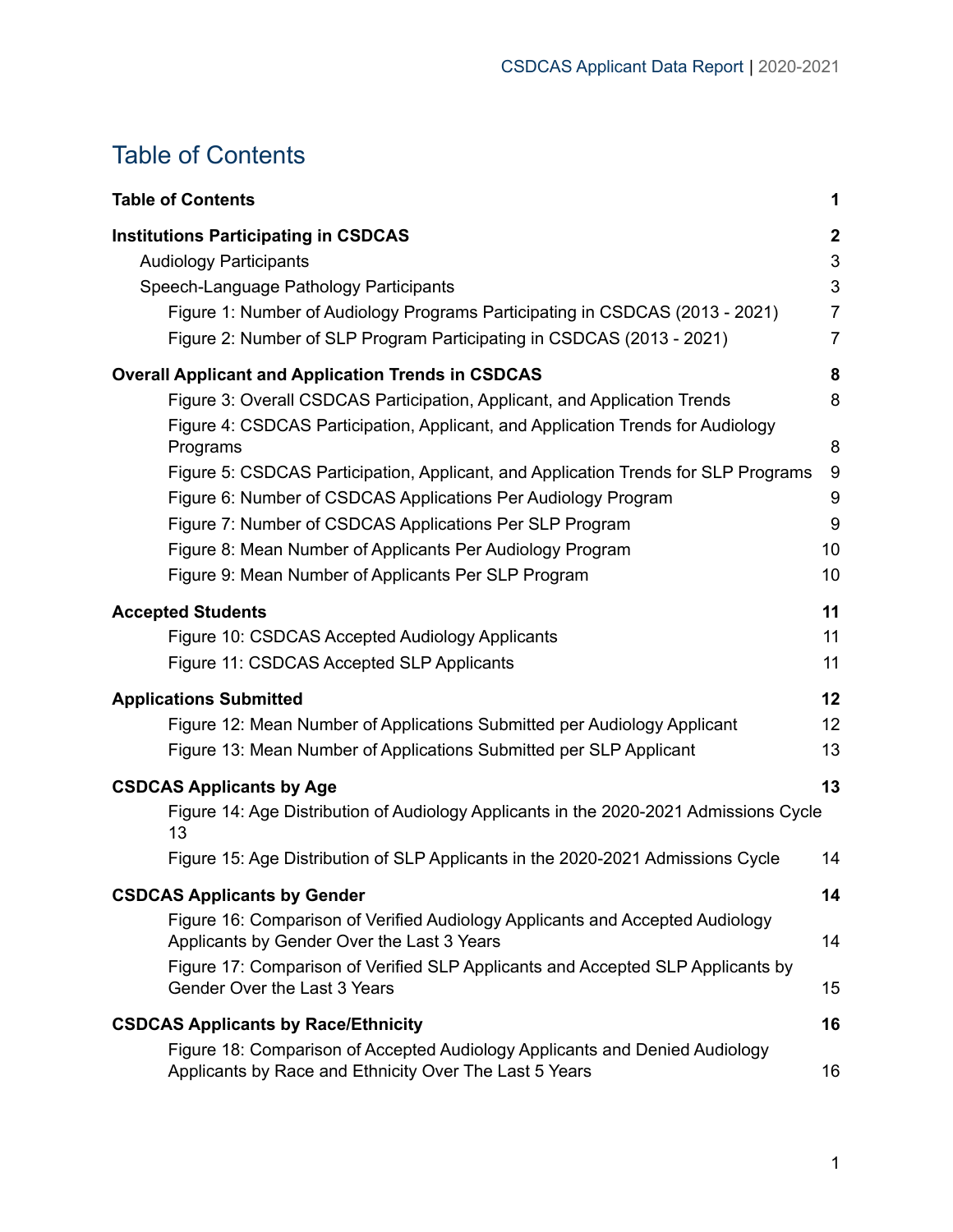| Figure 19: Comparison of Accepted SLP Applicants and Denied SLP Applicants by Race |  |
|------------------------------------------------------------------------------------|--|
| and Ethnicity Over The Last 5 Years                                                |  |

| <b>Languages Spoken</b>                                                                                                                                         | 18 |
|-----------------------------------------------------------------------------------------------------------------------------------------------------------------|----|
| Figure 20: Audiology Applicants That Have an Intermediate or Higher Level of<br>Proficiency in at Least One Language Other Than English in the 2020-2021 Cycle. | 18 |
| Figure 21: SLP Applicants That Have an Intermediate or Higher Level of Proficiency in at<br>Least One Language Other Than English in the 2020-2021 Cycle.       | 18 |
| <b>Disadvantaged Status</b>                                                                                                                                     | 18 |
| Figure 22: Economically Disadvantaged Audiology Applicants in 2020-2021                                                                                         | 19 |
| Figure 23: Environmentally Disadvantaged Audiology Applicants in 2020-2021                                                                                      | 19 |
| Figure 24: Economically Disadvantaged SLP Applicants in 2020-2021                                                                                               | 20 |
| Figure 25: Environmentally Disadvantaged SLP Applicants in 2020-2021                                                                                            | 20 |
| GPA                                                                                                                                                             | 21 |
| Figure 26: Mean Cumulative Undergraduate GPA for Audiology Applicants                                                                                           | 21 |
| Figure 27: Mean Cumulative Undergraduate GPA for SLP Applicants                                                                                                 | 21 |
| <b>GRE</b>                                                                                                                                                      | 21 |
| Figure 28: Mean Percentile of Audiology Applicant-Reported GRE Scores                                                                                           | 22 |
| Figure 29: Mean Percentile of SLP Applicant-Reported GRE Scores                                                                                                 | 22 |
| <b>Fee Waivers</b>                                                                                                                                              | 23 |
| <b>Acknowledgements</b>                                                                                                                                         | 23 |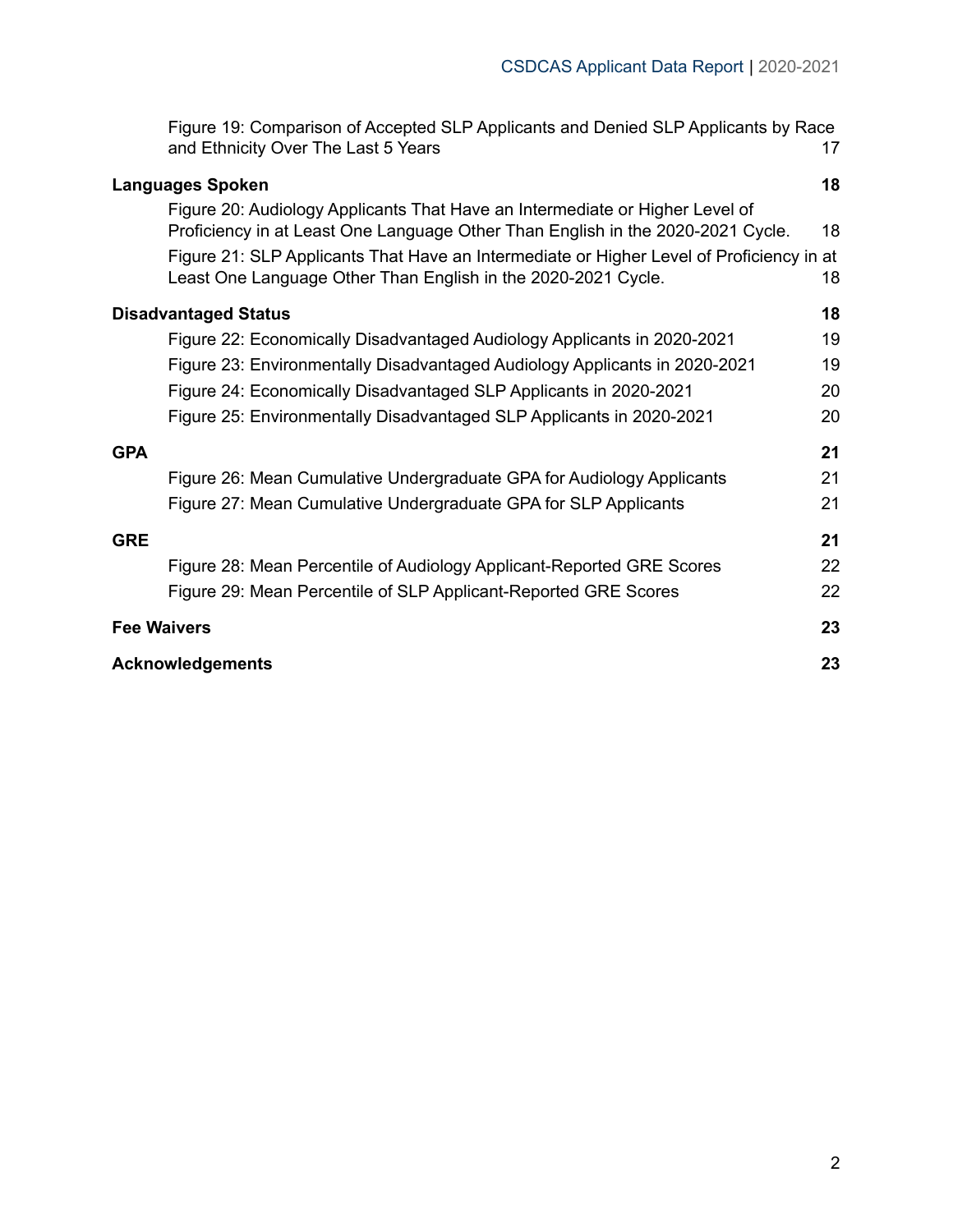# <span id="page-3-0"></span>Institutions Participating in CSDCAS

The 2020-2021 CSDCAS Applicant Data Report reflects data for the universities participating in CSDCAS during that cycle. The additional programs that joined CSDCAS during later cycles are not listed below or included in this report. To be eligible to participate in CSDCAS, programs must offer entry-level clinical graduate degrees in Speech-Language Pathology or Audiology. Programs must either have achieved or be in the process of pursuing accreditation from the CAA or ACAE.

#### <span id="page-3-1"></span>Audiology Participants

- A.T. Still University-Arizona School of Health Sciences
- Auburn University
- California State University Los Angeles
- California State University **Sacramento**
- Central Michigan University
- Grand Valley State University
- Idaho State University
- Illinois State University
- Indiana University
- James Madison University
- Kent State University
- Lamar University
- Louisiana State University Health Sciences Center - New Orleans
- Missouri State University
- Montclair State University
- Northern Illinois University
- Northwestern University
- Nova Southeastern University
- Ohio State University
- Ohio University
- Pacific University Audiology
- Purdue University
- Rush University
- Salus University Audiology
- San Diego State University
- San Jose State University
- Syracuse University
- Texas Tech University Health **Sciences**
- Towson University
- University at Buffalo, The State University of New York
- University of Akron
- University of Arizona
- University of Arkansas for Medical **Sciences**
- University of Cincinnati
- University of Connecticut
- University of Florida
- University of Iowa
- University of Kansas
- University of Memphis
- University of North Carolina Chapel Hill
- University of Northern Colorado
- University of Pittsburgh
- University of South Alabama
- University of South Dakota
- University of South Florida
- University of Tennessee
- University of the Pacific
- Wayne State University
- West Virginia University
- Wichita State University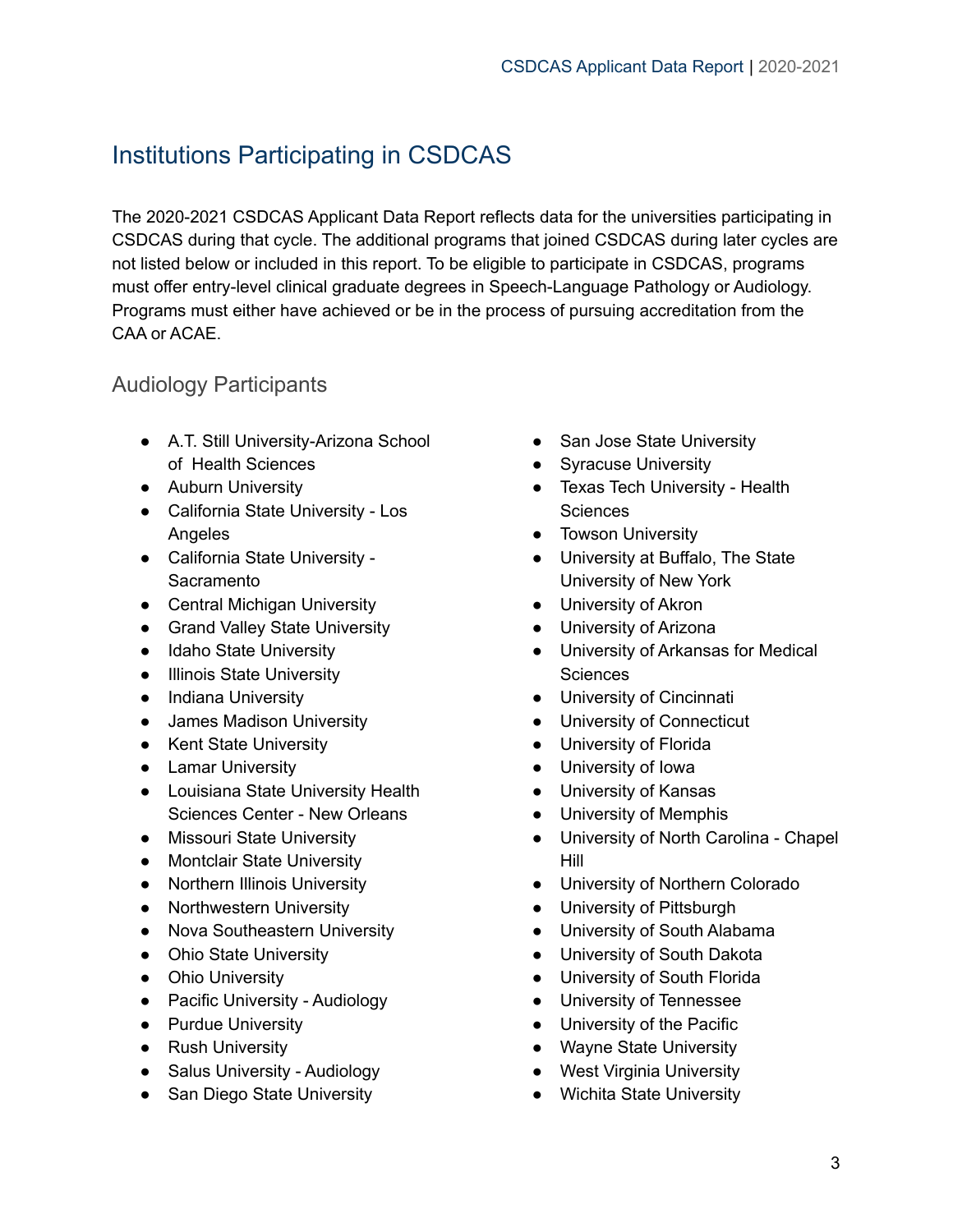### <span id="page-4-0"></span>Speech-Language Pathology Participants

- Abilene Christian University
- Adelphi University
- **•** Andrews University
- Auburn University
- Augustana College
- Baldwin Wallace University
- Boston University
- Bowling Green State University
- California Baptist University
- California State University Chico
- California State University East Bay
- California State University Fullerton
- California State University Los Angeles
- California State University Monterey Bay
- California State University Sacramento
- California University of Pennsylvania
- **•** Calvin University
- Carlow University
- Case Western Reserve University
- Central Michigan University
- Chapman University
- Cleveland State University
- College of Saint Rose
- Concordia University Wisconsin
- CUNY Hunter College
- DePaul University
- Eastern Illinois University
- Eastern Michigan University
- Eastern New Mexico University
- Eastern Washington University
- **•** Edinboro University of Pennsylvania
- **•** Elmhurst University
- Emerson College
- Faulkner University
- Florida Atlantic University
- Fontbonne University
- Fort Hays State University
- Francis Marion University
- Gannon University
- George Washington University
- Georgia Southern University Armstrong Campus
- Georgia State University
- Governors State University
- Grand Valley State University
- Hampton University
- Hardin-Simmons University
- Harding University
- Hofstra University
- Howard University
- Idaho State University
- Illinois State University
- Indiana State University
- Indiana University
- Indiana University South Bend
- Iona College
- Ithaca College
- James Madison University
- Kean University
- Kent State University
- La Salle University
- Lamar University
- Lewis University
- LIU Brooklyn
- LIU Post
- Longwood University
- Louisiana State University Health Sciences Center - New Orleans
- Louisiana State University Health Sciences Center - Shreveport
- Loyola University Maryland
- Marquette University
- Marshall University
- Maryville University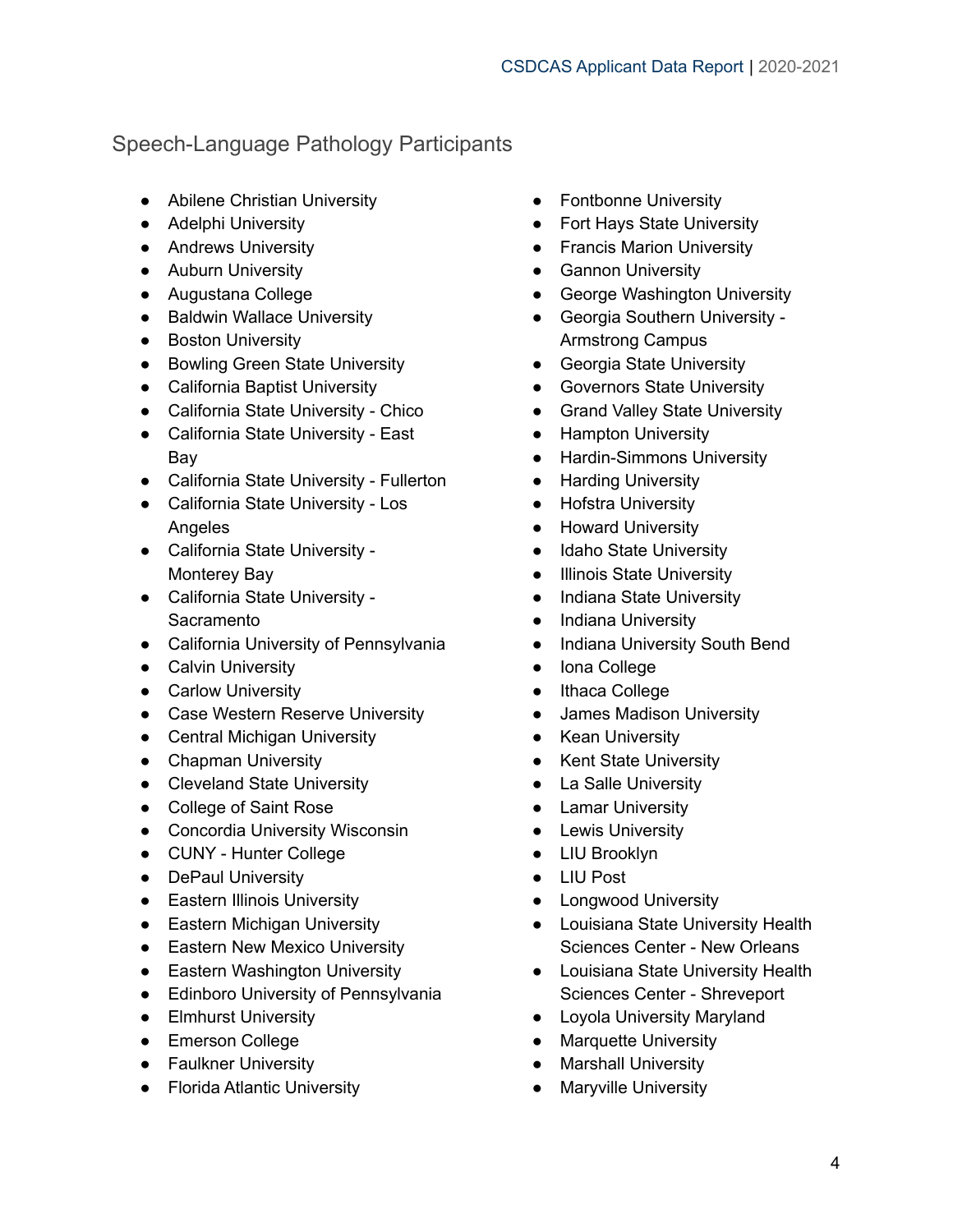- Medical University of South Carolina
- Mercy College
- MGH Institute of Health Professions
- Miami University
- Midwestern University (Downers Grove, IL)
- Midwestern University (Glendale, AZ)
- Minnesota State University Mankato
- Misericordia University
- Mississippi University for Women
- Missouri State University
- Molloy College
- Monmouth University
- Montclair State University
- Moravian College
- Murray State University
- Nazareth College of Rochester
- New York Medical College
- New York University
- North Carolina Central University
- Northeastern University
- Northern Arizona University
- Northern Illinois University
- Northwestern University
- Nova Southeastern University SLP
- Ohio State University
- Ohio University
- Old Dominion University
- Our Lady of the Lake University
- Pace University
- Pacific University SLP
- Pennsylvania State University
- Portland State University
- Purdue University
- Radford University
- Regis College
- Rockhurst University
- Rocky Mountain University of Health Professions
- Rush University
- Rutgers University
- Sacred Heart University
- Saint Louis University
- Saint Mary's College
- Saint Xavier University
- Salus University SLP
- Samford University
- San Diego State University
- San Jose State University SLP
- Seton Hall University
- South Carolina State University
- Southeast Missouri State University
- Southern Connecticut State **University**
- Southern Illinois University -**Carbondale**
- Southern Illinois University -**Edwardsville**
- Southern University and A&M **College**
- St. Ambrose University
- St. John's University
- Stephen F. Austin State University
- Stockton University
- Stony Brook University
- SUNY Buffalo State
- SUNY Fredonia
- Syracuse University
- Temple University
- Tennessee State University
- Texas Christian University
- Texas Tech University Health **Sciences**
- Texas Woman's University
- Thomas Jefferson University
- Touro College
- Towson University
- Truman State University
- University at Buffalo, The State University of New York
- University of Akron
- University of Arizona
- University of Arkansas Fayetteville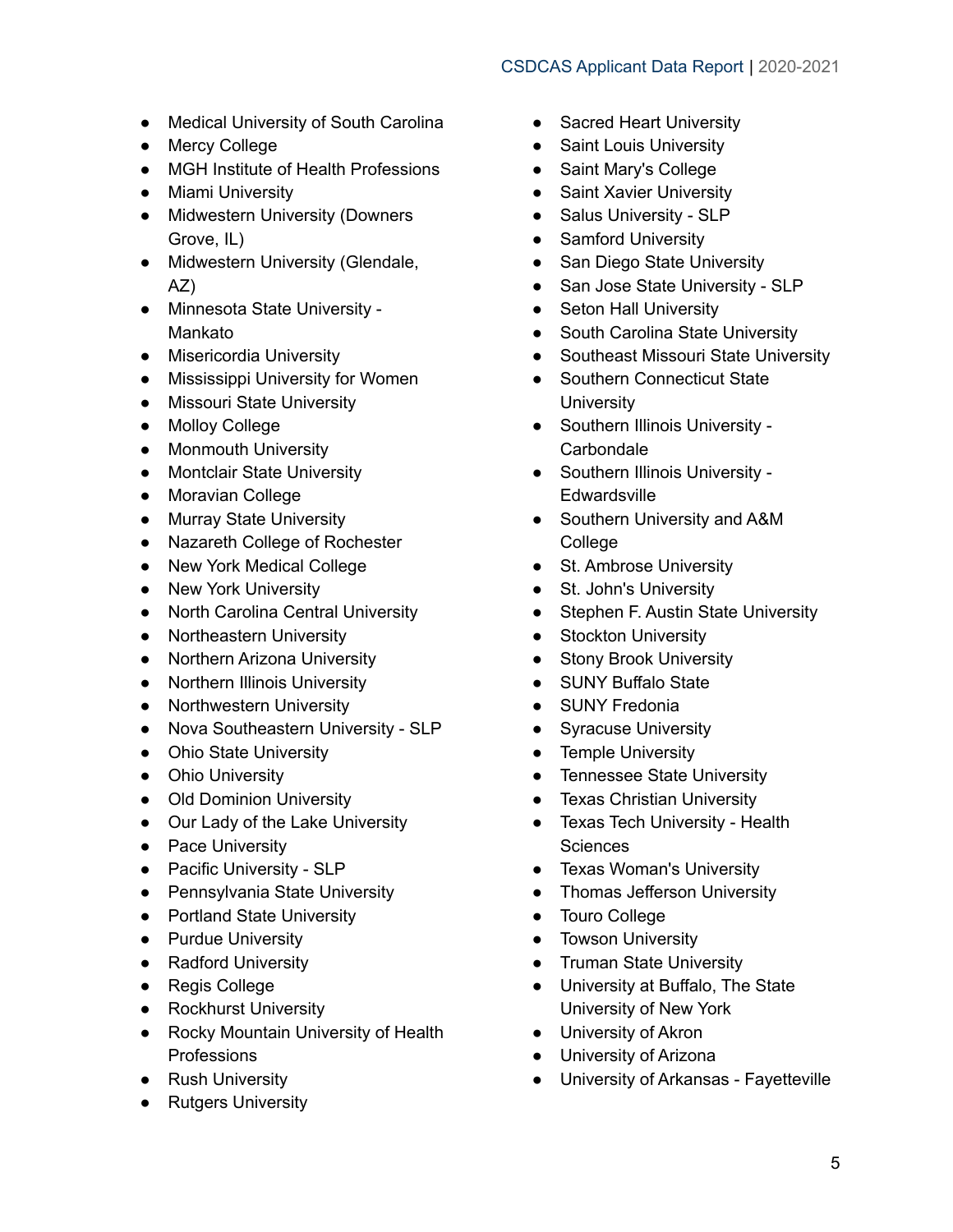- University of Arkansas for Medical **Sciences**
- University of Central Arkansas
- University of Central Florida
- University of Central Missouri
- University of Cincinnati
- University of Connecticut
- University of Delaware
- University of Florida
- University of Georgia
- University of Hawaii
- University of Iowa
- University of Kentucky
- University of Mary
- University of Memphis
- University of Mississippi
- University of Missouri
- University of Montana
- University of Montevallo
- University of Nebraska Kearney
- University of North Carolina Chapel Hill
- University of North Dakota
- University of Northern Colorado
- University of Oregon
- University of Pittsburgh
- University of Redlands
- University of Rhode Island
- University of South Alabama
- University of South Carolina
- University of South Dakota
- University of South Florida
- University of St. Augustine
- University of Tennessee
- University of Texas at El Paso
- University of Texas Health Science Center at San Antonio
- University of the Pacific SLP
- University of Toledo
- University of Vermont
- University of Wisconsin Eau Claire
- University of Wisconsin Milwaukee
- University of Wisconsin River Falls
- University of Wisconsin Stevens Point
- University of Wisconsin Whitewater
- University of Wyoming
- Wayne State University
- West Chester University
- West Texas A&M University
- West Virginia University
- Western Illinois University
- Western Michigan University
- Wichita State University
- Widener University
- William Paterson University
- Yeshiva University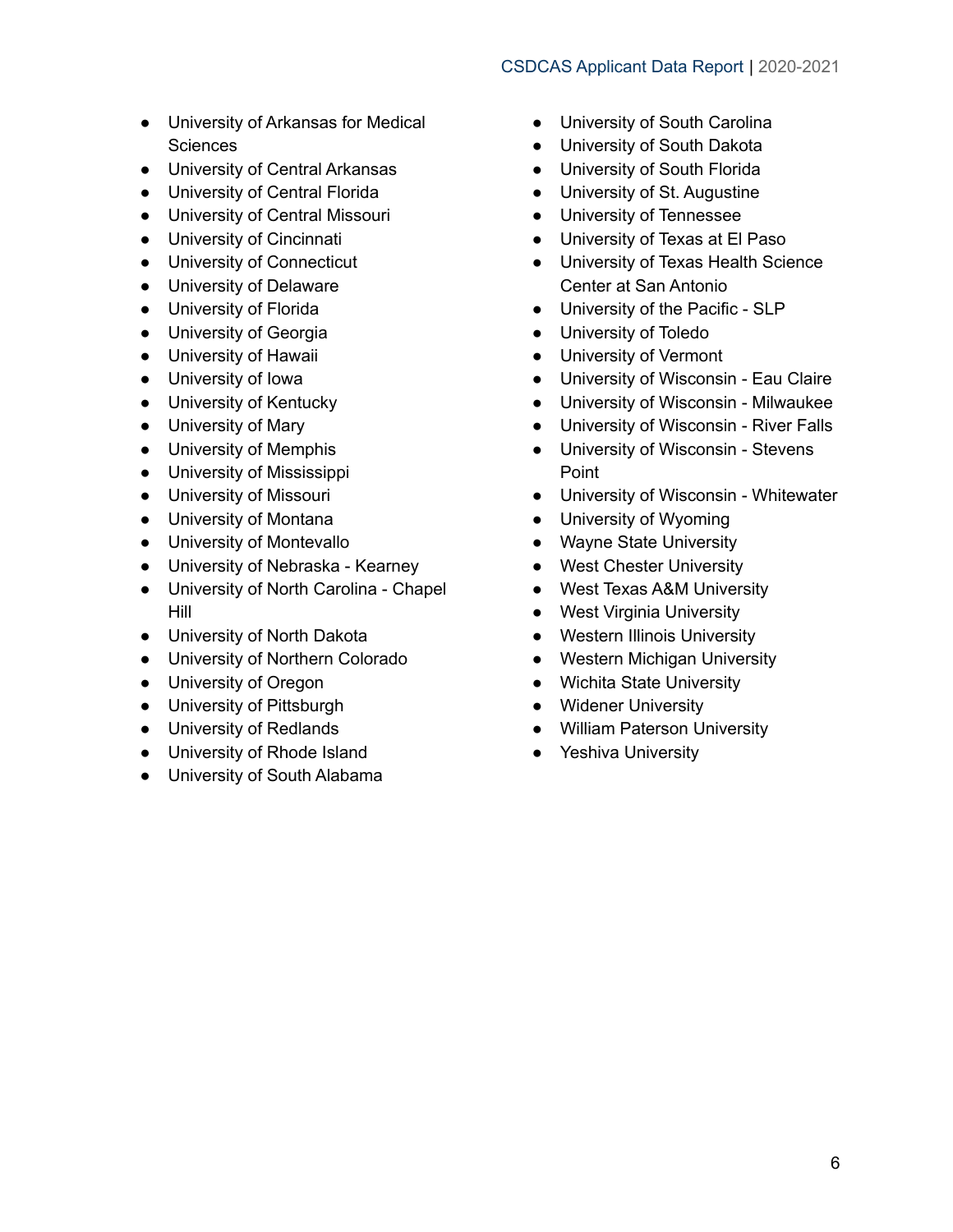

<span id="page-7-0"></span>**Figure 1: Number of Audiology Programs Participating in CSDCAS (2013 - 2021)**

<span id="page-7-1"></span>

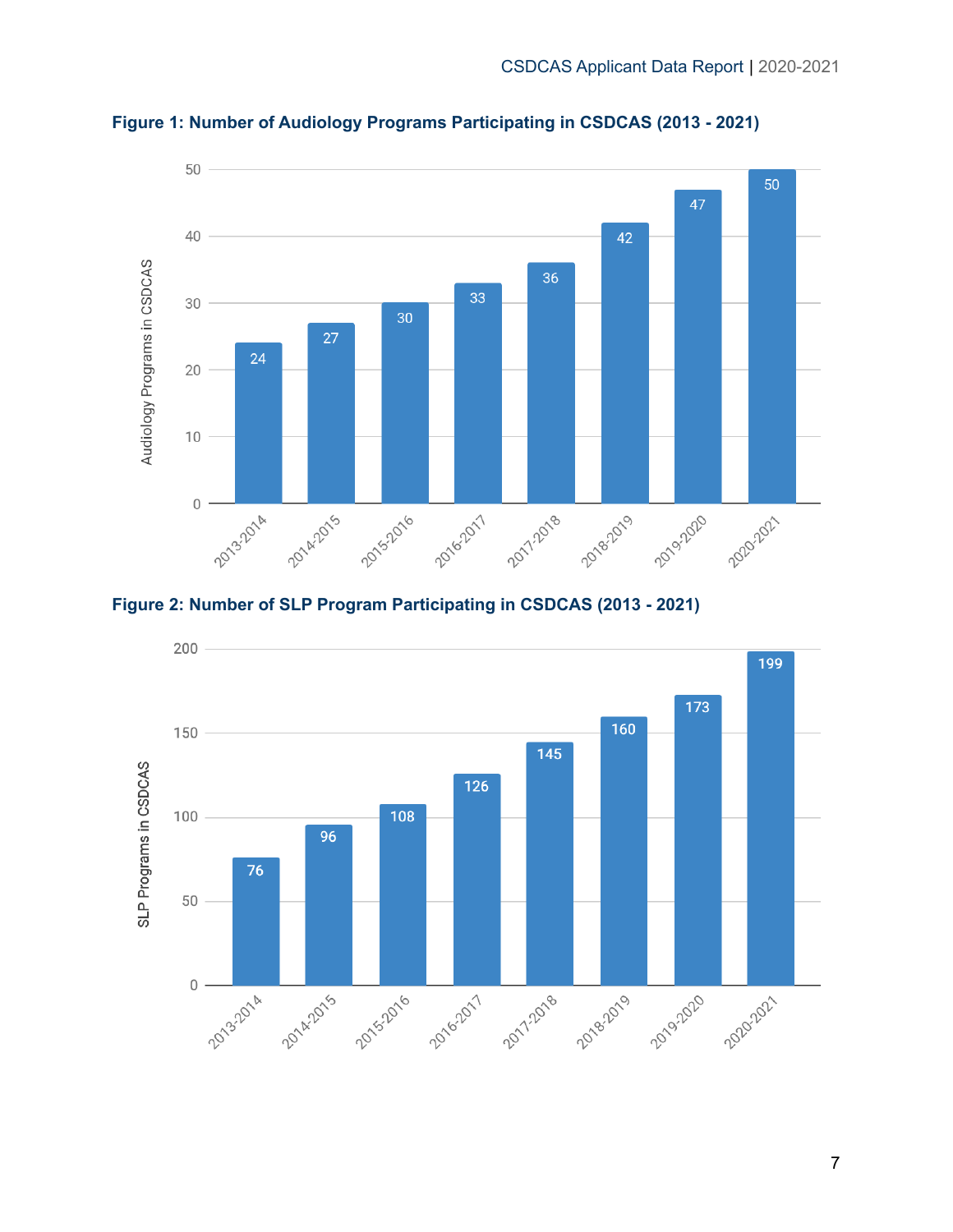# <span id="page-8-0"></span>Overall Applicant and Application Trends in CSDCAS

| Cycle     | Participating<br><b>Universities</b> | Verified<br>Overall<br><b>Applicants</b> | % Change | Verified<br>Overall<br><b>Applications</b> | % Change  | Average #<br><b>Applications</b><br>per Applicant |
|-----------|--------------------------------------|------------------------------------------|----------|--------------------------------------------|-----------|---------------------------------------------------|
| 2016-2017 | 128                                  | 10.073                                   |          | 35.273                                     |           | 3.50                                              |
| 2017-2018 | 146                                  | 10.424                                   | 3.48%    | 37.891                                     | 7.42%     | 3.63                                              |
| 2018-2019 | 164                                  | 10.819                                   | 3.79%    | 39,122                                     | 3.25%     | 3.62                                              |
| 2019-2020 | 180                                  | 10.619                                   | $-1.85%$ | 38,688                                     | $-1.11\%$ | 3.64                                              |
| 2020-2021 | 207                                  | 12,364                                   | 16.43%   | 43,746                                     | 13.07%    | 3.54                                              |

#### <span id="page-8-1"></span>**Figure 3: Overall CSDCAS Participation, Applicant, and Application Trends**

#### <span id="page-8-2"></span>**Figure 4: CSDCAS Participation, Applicant, and Application Trends for Audiology Programs**

| Cycle     | <b>Participating</b><br><b>Universities</b><br>with Audiology<br>programs in<br><b>CSDCAS</b> | <b>Verified</b><br>Audiology<br><b>Applicants</b> | % Change | Verified<br>Audiology<br><b>Applications</b> | % Change | Average #<br><b>Applications</b><br>per Applicant |
|-----------|-----------------------------------------------------------------------------------------------|---------------------------------------------------|----------|----------------------------------------------|----------|---------------------------------------------------|
| 2016-2017 | 33                                                                                            | 955                                               |          | 2,909                                        |          | 3.05                                              |
| 2017-2018 | 36                                                                                            | 871                                               | $-8.80%$ | 2,634                                        | $-9.45%$ | 3.02                                              |
| 2018-2019 | 42                                                                                            | 995                                               | 14.24%   | 3,199                                        | 21.45%   | 3.22                                              |
| 2019-2020 | 47                                                                                            | 947                                               | $-4.82%$ | 3,126                                        | $-2.28%$ | 3.30                                              |
| 2020-2021 | 50                                                                                            | 1,084                                             | 14.47%   | 3,555                                        | 13.72%   | 3.28                                              |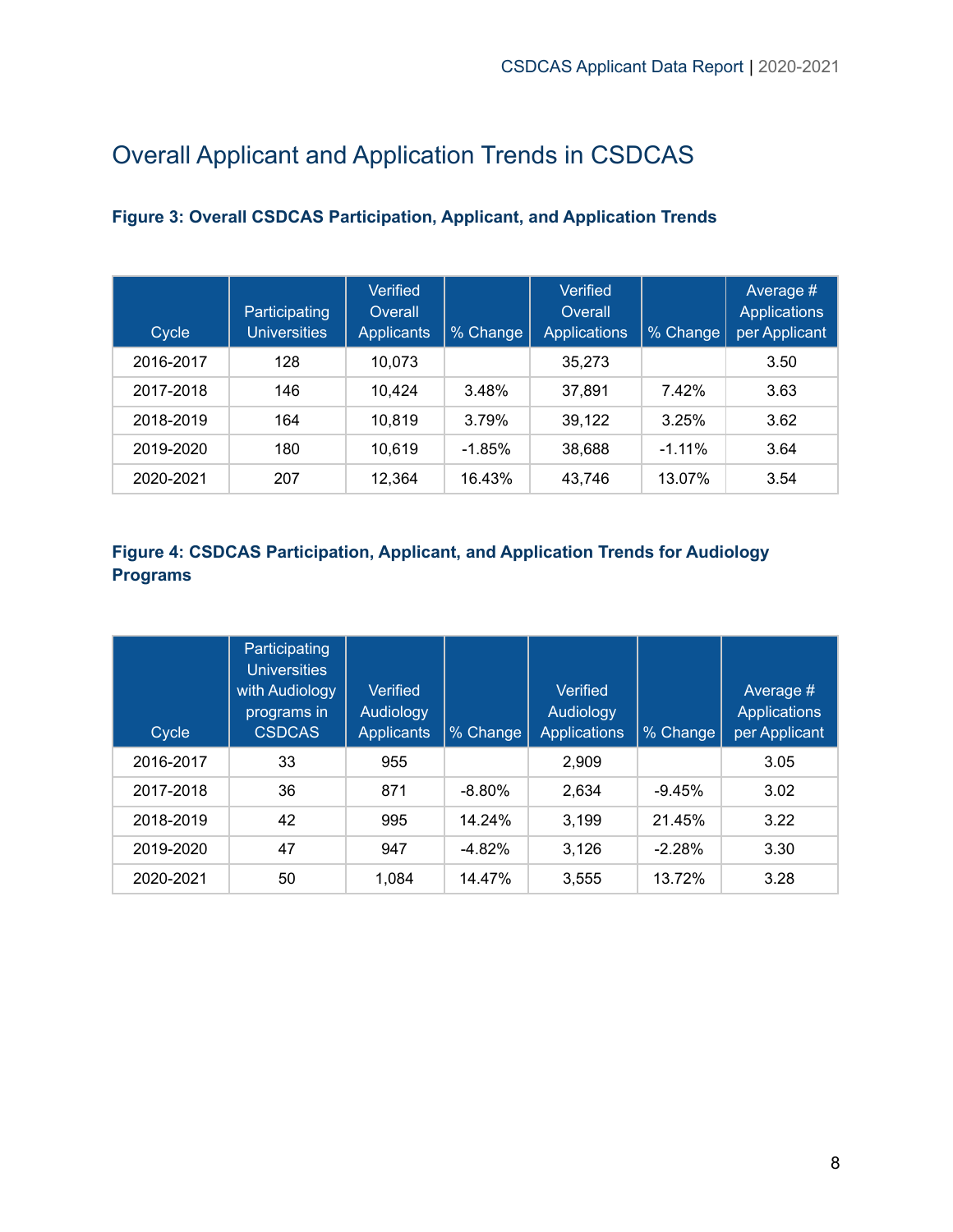| Cycle     | Participating<br><b>Universities</b><br>with SLP<br>programs in<br><b>CSDCAS</b> | <b>Verified SLP</b><br><b>Applicants</b> | % Change | <b>Verified SLP</b><br><b>Applications</b> | % Change | Average #<br><b>Applications per</b><br>Applicant |
|-----------|----------------------------------------------------------------------------------|------------------------------------------|----------|--------------------------------------------|----------|---------------------------------------------------|
| 2016-2017 | 126                                                                              | 9,211                                    |          | 32,367                                     |          | 3.51                                              |
| 2017-2018 | 145                                                                              | 9.644                                    | 4.70%    | 35,257                                     | 8.93%    | 3.66                                              |
| 2018-2019 | 160                                                                              | 9.924                                    | 2.90%    | 35,923                                     | 1.89%    | 3.62                                              |
| 2019-2020 | 173                                                                              | 9,764                                    | $-1.61%$ | 34,316                                     | $-4.47%$ | 3.51                                              |
| 2020-2021 | 199                                                                              | 11,336                                   | 16.10%   | 40,098                                     | 16.85%   | 3.54                                              |

#### <span id="page-9-0"></span>**Figure 5: CSDCAS Participation, Applicant, and Application Trends for SLP Programs**

#### <span id="page-9-1"></span>**Figure 6: Number of CSDCAS Applications Per Audiology Program**

| Cycle     | Participating<br>Audiology<br>Programs | <b>Verified</b><br><b>Audiology</b><br>Applications | Mean $#$ of<br>Applicants per<br>Program | Median # of<br><b>Applicants</b><br>per Program | Standard<br><b>Deviation</b> | % Change<br>From<br><b>Previous</b><br>Year | Range in $#$<br>of Applicants<br>per Program |
|-----------|----------------------------------------|-----------------------------------------------------|------------------------------------------|-------------------------------------------------|------------------------------|---------------------------------------------|----------------------------------------------|
| 2016-2017 | 33                                     | 2.909                                               | 88                                       | 87                                              | 32                           |                                             | 32-156                                       |
| 2017-2018 | 36                                     | 2,634                                               | 73                                       | 73                                              | 27                           | $-17.00\%$                                  | 15-122                                       |
| 2018-2019 | 42                                     | 3,199                                               | 76                                       | 76                                              | 29                           | 4.10%                                       | 18-147                                       |
| 2019-2020 | 47                                     | 3,126                                               | 66                                       | 64                                              | 25                           | $-13.35\%$                                  | 26-156                                       |
| 2020-2021 | 50                                     | 3,555                                               | 71                                       | 66                                              | 32                           | 7.58%                                       | 17-161                                       |

#### <span id="page-9-2"></span>**Figure 7: Number of CSDCAS Applications Per SLP Program**

| Cycle     | Participating<br><b>SLP</b><br>programs | Verified SLP<br>Applications | Mean $#$ of<br><b>Applicants</b><br>per Program | Median # of<br><b>Applicants</b><br>per Program | Standard<br><b>Deviation</b> | % Change<br>From<br><b>Previous</b><br>Year | Range in #<br>of Applicants<br>per Program |
|-----------|-----------------------------------------|------------------------------|-------------------------------------------------|-------------------------------------------------|------------------------------|---------------------------------------------|--------------------------------------------|
| 2016-2017 | 126                                     | 32,367                       | 257                                             | 233                                             | 116                          |                                             | 62-618                                     |
| 2017-2018 | 145                                     | 35,257                       | 243                                             | 221                                             | 111                          | $-5.34\%$                                   | 67-589                                     |
| 2018-2019 | 160                                     | 35,923                       | 225                                             | 202                                             | 117                          | $-7.66%$                                    | 35-973                                     |
| 2019-2020 | 173                                     | 34,316                       | 198                                             | 176                                             | 104                          | $-11.65%$                                   | 32-702                                     |
| 2020-2021 | 199                                     | 40,098                       | 201                                             | 166                                             | 133                          | 1.58%                                       | 17-731                                     |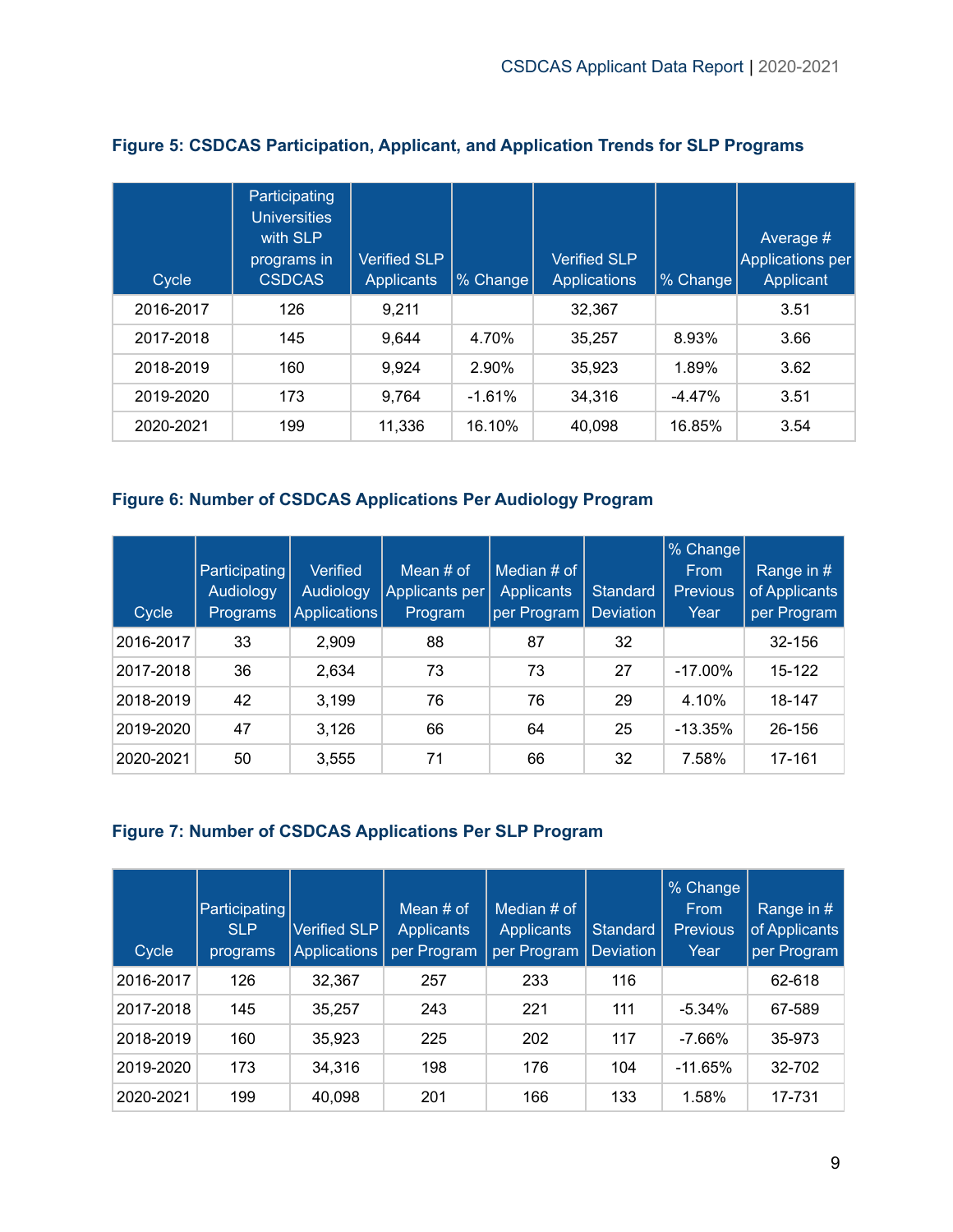

<span id="page-10-0"></span>**Figure 8: Mean Number of Applicants Per Audiology Program**

<span id="page-10-1"></span>**Figure 9: Mean Number of Applicants Per SLP Program**

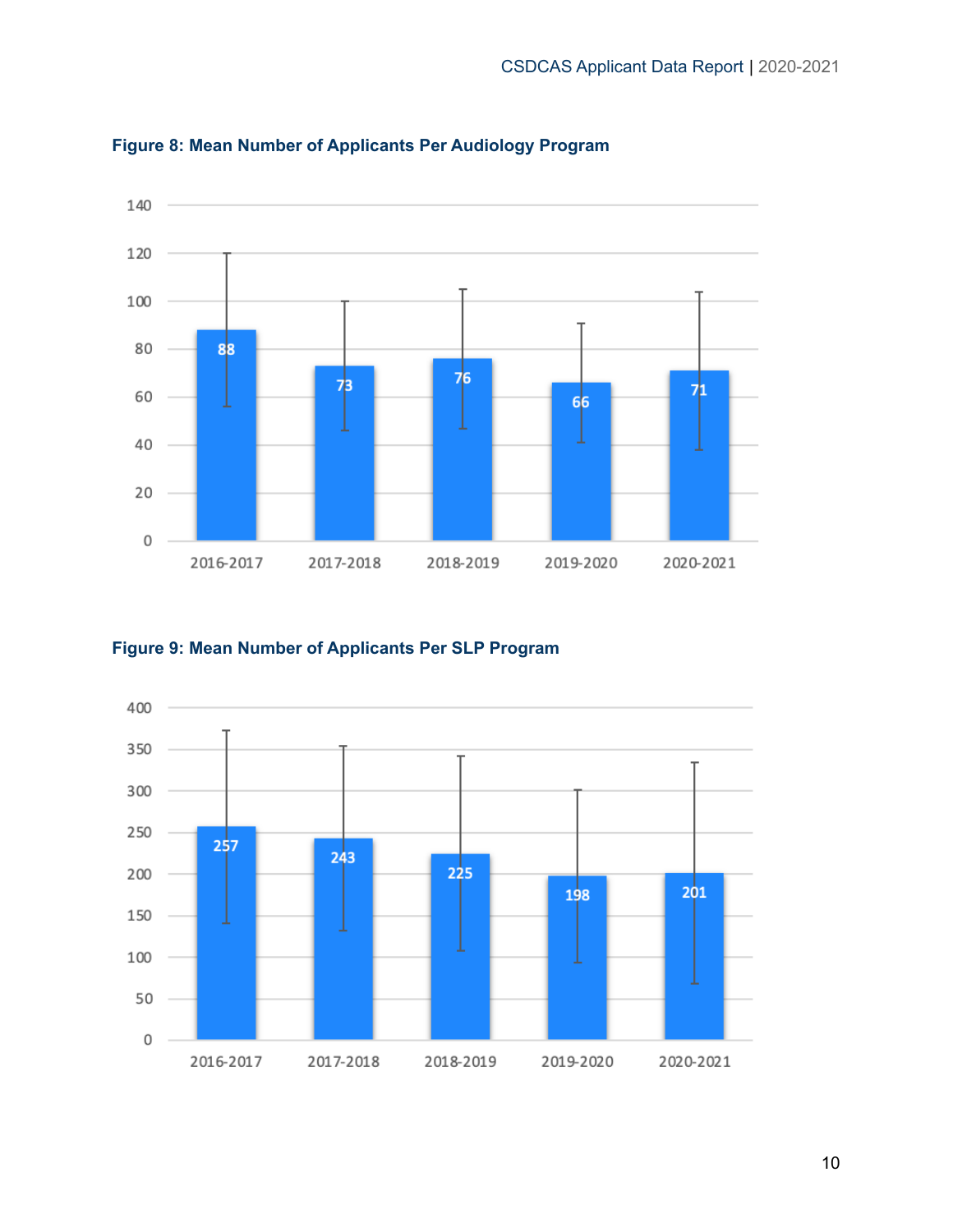### <span id="page-11-0"></span>Accepted Students

Programs participating in CSDCAS are required to provide their final decision data each fall. In 2020-2021, 3 Audiology programs out of 50 did not submit their data and 9 SLP programs out of 199 did not submit their final decision data. Therefore, the final data reported here are based only on those programs that provided their final decisions.

CSDCAS applicants with a verified status and the following admission decisions were categorized as "accepted" for the purposes of this report: Offer Accepted, Offer Declined, Offer Made, Deferred, and Matriculated. Applicants with a verified status who received no offers of acceptance to any program in CSDCAS are categorized as "denied." Data only reflects decisions reported by schools participating in CSDCAS. Applicants who applied via CSDCAS may have also applied to and been accepted by non-participating universities. Only those applicants who had a verified application are considered in this report.

|           | # of      | All               |                   | Mean $#$ of   |                   | # of       | $%$ of                |
|-----------|-----------|-------------------|-------------------|---------------|-------------------|------------|-----------------------|
|           | Audiology | <b>Applicants</b> | # of              | <b>Offers</b> | $%$ of            |            | Applicants Applicants |
|           | Programs  | with              | Accepted          | Given per     | <b>Applicants</b> | <b>Not</b> | <b>Not</b>            |
| Cycle     | in CSDCAS | decisions         | <b>Applicants</b> | Program       | Accepted          | Accepted   | Accepted              |
| 2018-2019 | 42        | 1,016             | 724               | 33.71         | 71.26%            | 283        | 27.85%                |
| 2019-2020 | 47        | 950               | 748               | 34.17         | 78.74%            | 202        | 21.26%                |
| 2020-2021 | 50        | 1,060             | 804               | 36.61         | 75.85%            | 256        | 24.15%                |

#### <span id="page-11-1"></span>**Figure 10: CSDCAS Accepted Audiology Applicants**

#### <span id="page-11-2"></span>**Figure 11: CSDCAS Accepted SLP Applicants**

|           | # of SLP      | All               |            | Mean # of     |                   | $#$ of            | $%$ of            |
|-----------|---------------|-------------------|------------|---------------|-------------------|-------------------|-------------------|
|           | Programs      | <b>Applicants</b> | $#$ of     | <b>Offers</b> | $%$ of            | <b>Applicants</b> | <b>Applicants</b> |
|           | -in           | with              | Accepted   | Given per     | <b>Applicants</b> | <b>Not</b>        | <b>Not</b>        |
| Cycle     | <b>CSDCAS</b> | decisions         | Applicants | Program       | Accepted          | Accepted          | Accepted          |
| 2018-2019 | 164           | 9.928             | 6,786      | 84.92         | 68.35%            | 2,970             | 29.92%            |
| 2019-2020 | 173           | 9.831             | 7,394      | 96.95         | 75.21%            | 2.437             | 24.79%            |
| 2020-2021 | 199           | 11,067            | 8,084      | 90.14         | 73.05%            | 2,983             | 26.95%            |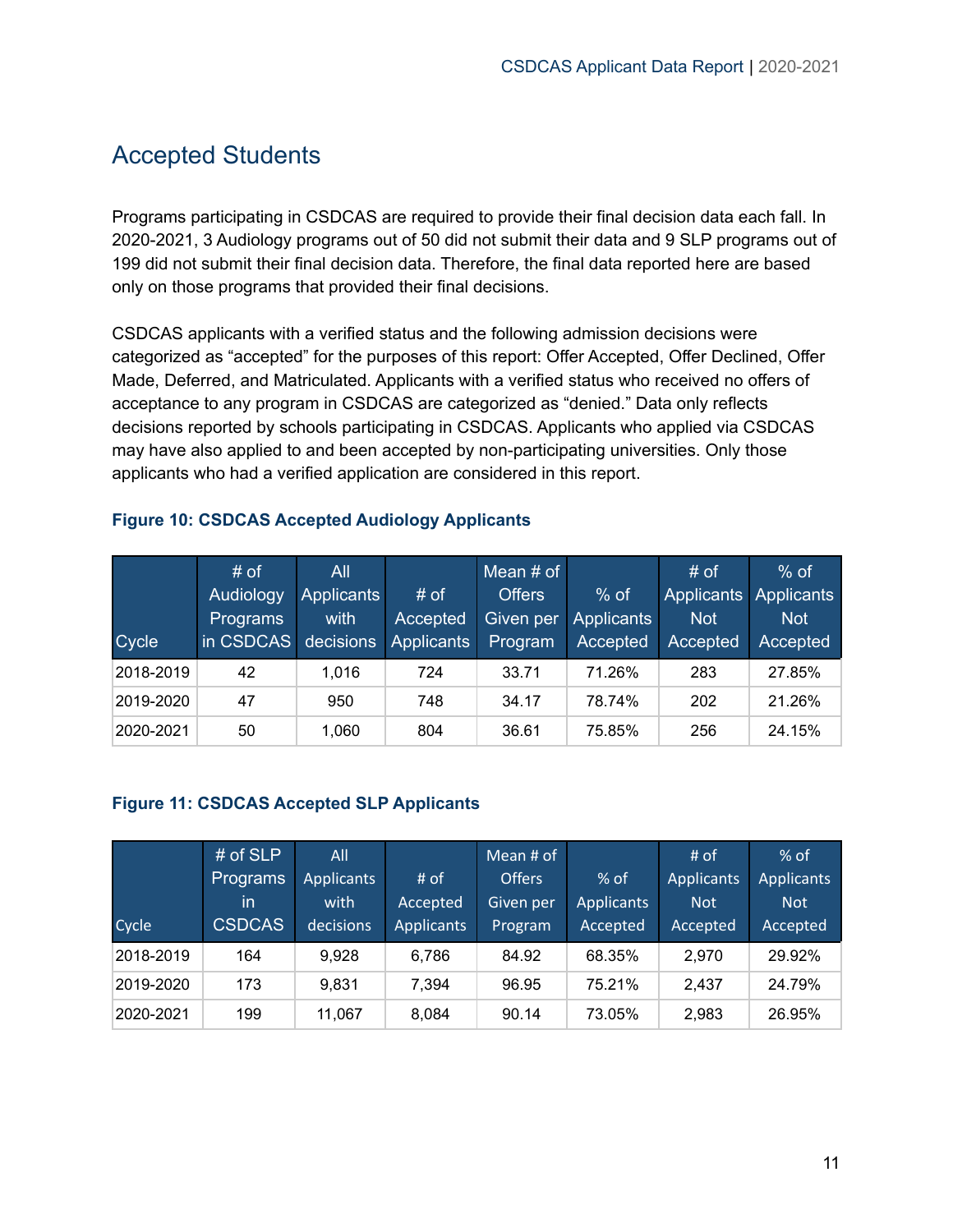<span id="page-12-0"></span>



#### <span id="page-12-1"></span>**Figure 12: Mean Number of Applications Submitted per Audiology Applicant**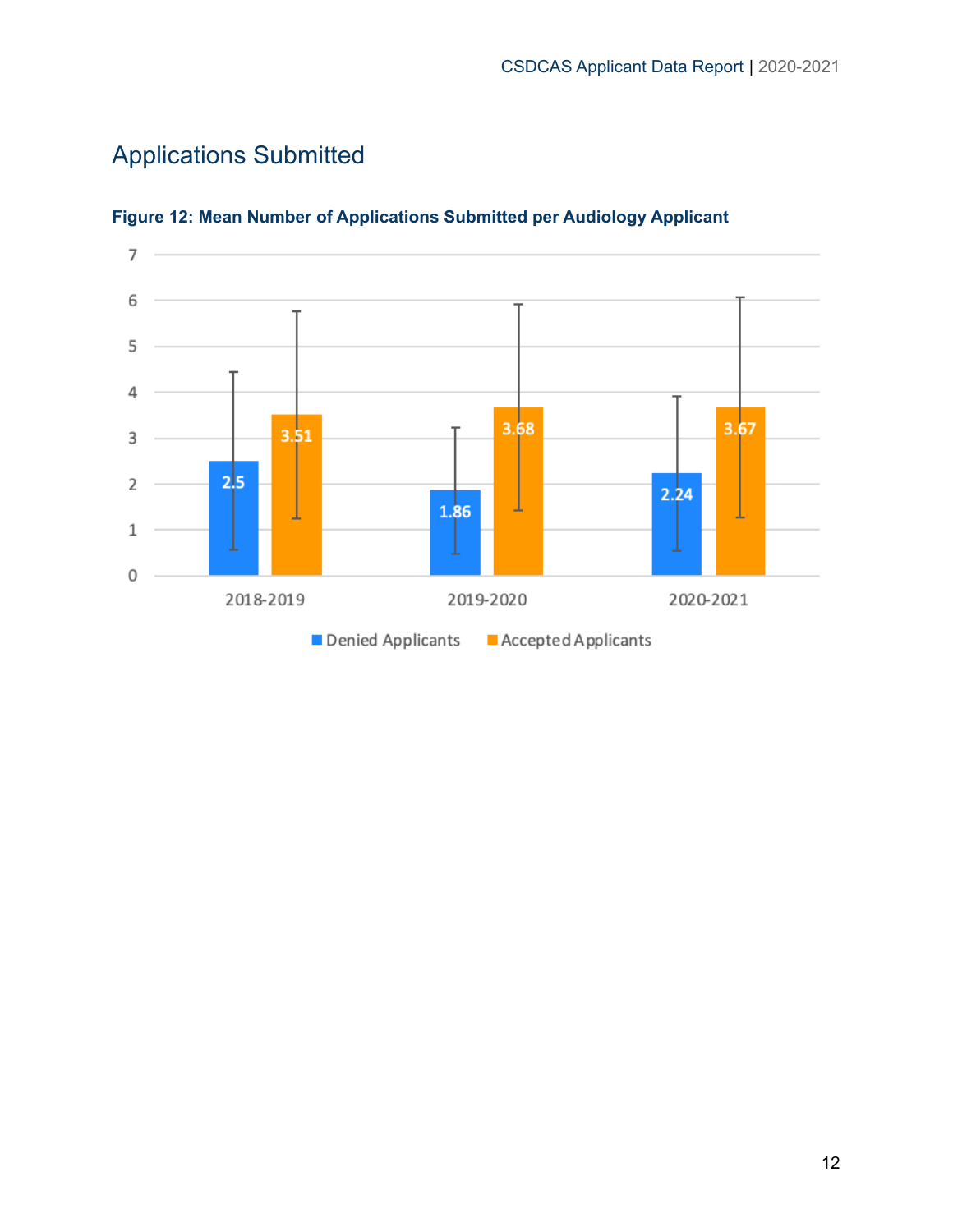

#### <span id="page-13-0"></span>**Figure 13: Mean Number of Applications Submitted per SLP Applicant**

### <span id="page-13-1"></span>CSDCAS Applicants by Age

The average age of an accepted SLP applicant was 23.3 at the time of submission, and the average age of an SLP applicant who was not accepted was 25.4. The average age of an accepted Audiology applicant was 22.7 at the time of submission, and the average age of an Audiology applicant who was not accepted was 25.5.

| Age Range  | <b>Accepted Applicants</b> | <b>Denied Applicants</b> |
|------------|----------------------------|--------------------------|
| Up to $19$ | 0.37%                      | 1.56%                    |
| $20 - 25$  | 88.06%                     | 68.36%                   |
| 26-30      | 6.84%                      | 15.23%                   |
| $31 - 35$  | 3.23%                      | 5.47%                    |
| 36-40      | 1.00%                      | 4.69%                    |
| 41 and up  | 0.37%                      | 3.91%                    |

#### <span id="page-13-2"></span>**Figure 14: Age Distribution of Audiology Applicants in the 2020-2021 Admissions Cycle**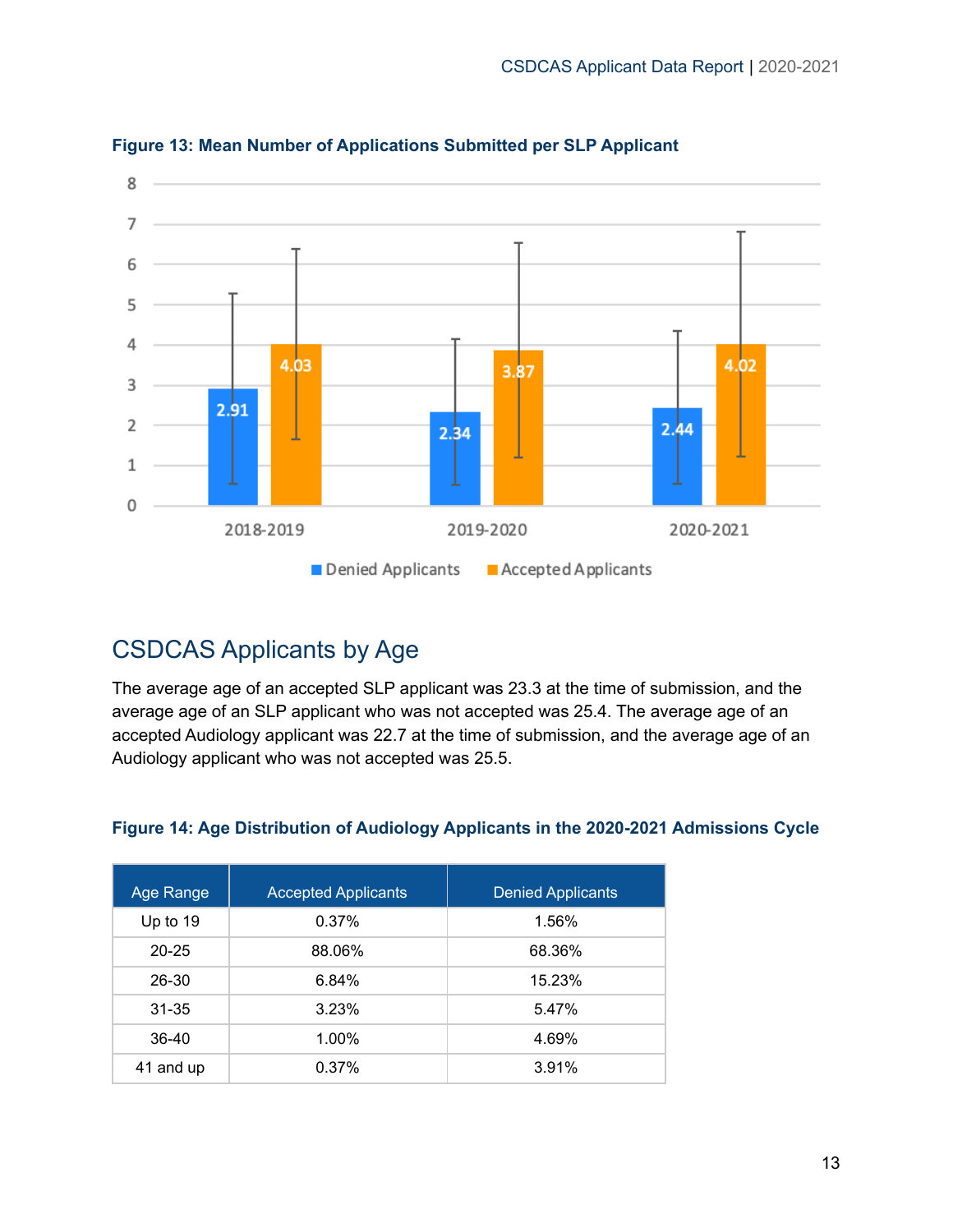| Age Range | <b>Accepted Applicants</b> | <b>Denied Applicants</b> |
|-----------|----------------------------|--------------------------|
| Up to 19  | 0.33%                      | 0.27%                    |
| $20 - 25$ | 83.62%                     | 67.15%                   |
| 26-30     | 9.70%                      | 18.30%                   |
| $31 - 35$ | 3.07%                      | 7.61%                    |
| 36-40     | 1.47%                      | 3.02%                    |
| 41 and up | 1.71%                      | 3.59%                    |

#### <span id="page-14-0"></span>**Figure 15: Age Distribution of SLP Applicants in the 2020-2021 Admissions Cycle**

# <span id="page-14-1"></span>CSDCAS Applicants by Gender

#### <span id="page-14-2"></span>**Figure 16: Comparison of Verified Audiology Applicants and Accepted Audiology Applicants by Gender Over the Last 3 Years**

|           |          | <b>Male</b> |        |     | Female | Decline to State |          |
|-----------|----------|-------------|--------|-----|--------|------------------|----------|
| Cycle     |          | #           | %      | #   | %      | #                | %        |
| 2018-2019 | Accepted | 63          | 8.70%  | 659 | 91.02% | $\overline{2}$   | 0.28%    |
|           | Denied   | 43          | 15.19% | 239 | 84.45% | 1                | 0.35%    |
|           | Accepted | 75          | 10.03% | 673 | 89.97% | 0                | $0.00\%$ |
| 2019-2020 | Denied   | 24          | 11.88% | 177 | 87.62% | 1                | 0.50%    |
| 2020-2021 | Accepted | 78          | 9.70%  | 723 | 89.93% | 3                | 0.37%    |
|           | Denied   | 30          | 11.72% | 224 | 87.50% | 2                | 0.78%    |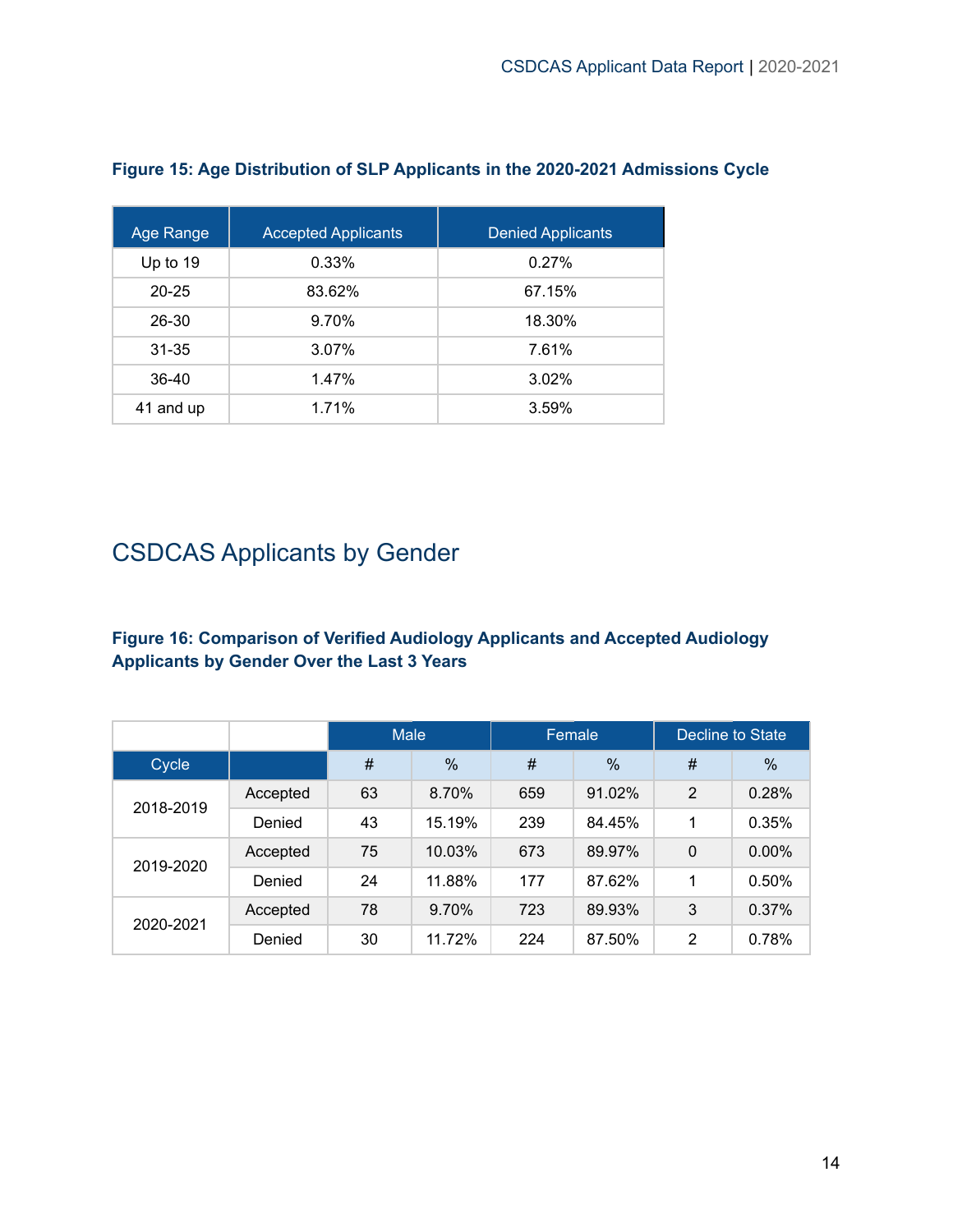|           |          | <b>Male</b> |               |      | Female        | Decline to State |               |  |
|-----------|----------|-------------|---------------|------|---------------|------------------|---------------|--|
| Cycle     |          | #           | $\frac{0}{0}$ | #    | $\frac{0}{0}$ | #                | $\frac{0}{0}$ |  |
| 2018-2019 | Accepted | 254         | 3.74%         | 6526 | 96.17%        | 6                | 0.09%         |  |
|           | Denied   | 138         | 4.65%         | 2829 | 95.25%        | 3                | 0.10%         |  |
| 2019-2020 | Accepted | 283         | 3.83%         | 7096 | 95.97%        | 15               | 0.20%         |  |
|           | Denied   | 108         | 4.43%         | 2324 | 95.36%        | 5                | 0.21%         |  |
| 2020-2021 | Accepted | 322         | 3.98%         | 7748 | 95.84%        | 14               | 0.17%         |  |
|           | Denied   | 151         | 5.06%         | 2822 | 94.60%        | 10               | 0.34%         |  |

#### <span id="page-15-0"></span>**Figure 17: Comparison of Verified SLP Applicants and Accepted SLP Applicants by Gender Over the Last 3 Years**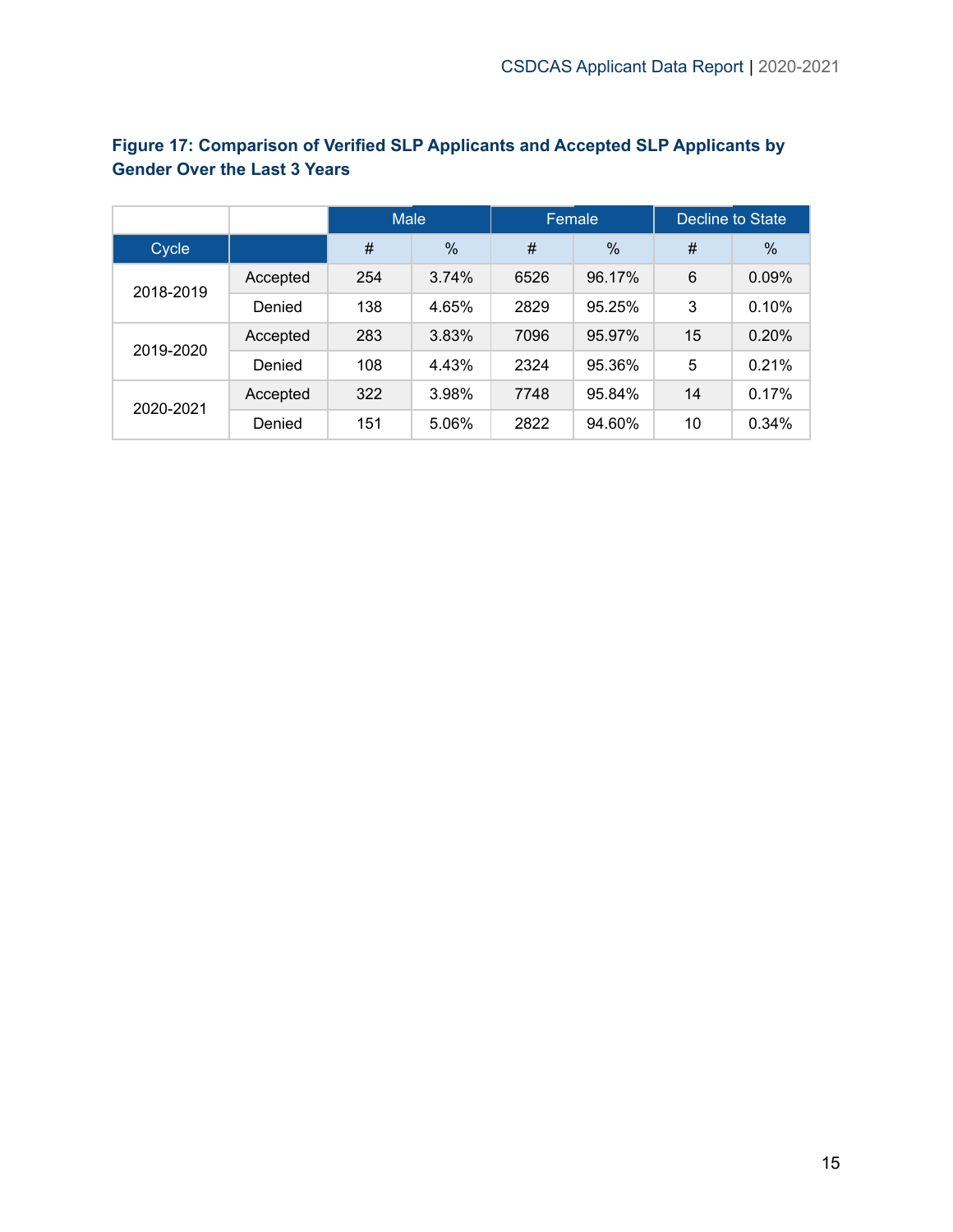# <span id="page-16-0"></span>CSDCAS Applicants by Race/Ethnicity

#### <span id="page-16-1"></span>**Figure 18: Comparison of Accepted Audiology Applicants and Denied Audiology Applicants by Race and Ethnicity Over The Last 5 Years**

Note: The percentages show the acceptance rate, broken down by racial and ethnic category. The " - " indicates that there are not enough applicants in these areas for the data to remain unidentifiable.

| Race             | <b>Status</b> |                              | 2016-2017 |     | 2017-2018 |                          | 2018-2019 |                | 2019-2020 |                              | 2020-2021 |
|------------------|---------------|------------------------------|-----------|-----|-----------|--------------------------|-----------|----------------|-----------|------------------------------|-----------|
| Asian            | Accepted      | 31                           | 57%       | 50  | 61%       | 53                       | 65%       | 59             | 71%       | 72                           | 75%       |
|                  | Denied        | 23                           |           | 32  |           | 29                       |           | 24             |           | 24                           |           |
| <b>Black</b>     | Accepted      | 11                           | 38%       | 20  | 48%       | 31                       | 58%       | 27             | 63%       | 43                           | 67%       |
|                  | Denied        | 18                           |           | 22  |           | 22                       |           | 16             |           | 21                           |           |
| Did not answer   | Accepted      | 35                           | 50%       | 29  | 49%       | 30                       | 49%       | 35             | 61%       | 27                           | 56%       |
|                  | Denied        | 35                           |           | 30  |           | 31                       |           | 22             |           | 21                           |           |
| <b>Native</b>    | Accepted      | -                            |           |     |           |                          |           |                |           |                              |           |
| American         | Denied        | $\qquad \qquad \blacksquare$ |           | -   |           | -                        |           |                |           | $\qquad \qquad \blacksquare$ |           |
| Pacific Islander | Accepted      | -                            |           |     |           |                          |           |                |           |                              |           |
|                  | Denied        | $\overline{\phantom{a}}$     |           |     |           | $\overline{\phantom{a}}$ |           |                |           | ۰                            |           |
| Two or more      | Accepted      | 18                           | 82%       | 11  | 46%       | 16                       | 64%       | 23             | 77%       | 31                           | 70%       |
| races            | Denied        | $\overline{4}$               |           | 13  |           | 9                        |           | $\overline{7}$ |           | 13                           |           |
|                  | Accepted      | 521                          | 68%       | 495 | 73%       | 560                      | 73%       | 600            | 82%       | 628                          | 78%       |
| White            | Denied        | 250                          |           | 187 |           | 210                      |           | 132            |           | 175                          |           |

| <b>Ethnicity</b> | <b>Status</b> |     | 2016-2017 |     | 2017-2018 | 2018-2019 |     |     | 2019-2020 | 2020-2021 |     |
|------------------|---------------|-----|-----------|-----|-----------|-----------|-----|-----|-----------|-----------|-----|
| Hispanic         | Accepted      | 37  | 54%       | 49  | 55%       | 61        | 51% | 80  | 67%       | 90        | 56% |
|                  | Denied        | 31  |           | 40  |           | 58        |     | 40  |           | 70        |     |
| Non-hispanic     | Accepted      | 586 | 66%       | 557 | 69%       | 631       | 72% | 668 | 80%       | 714       | 79% |
|                  | Denied        | 300 |           | 246 |           | 245       |     | 162 |           | 186       |     |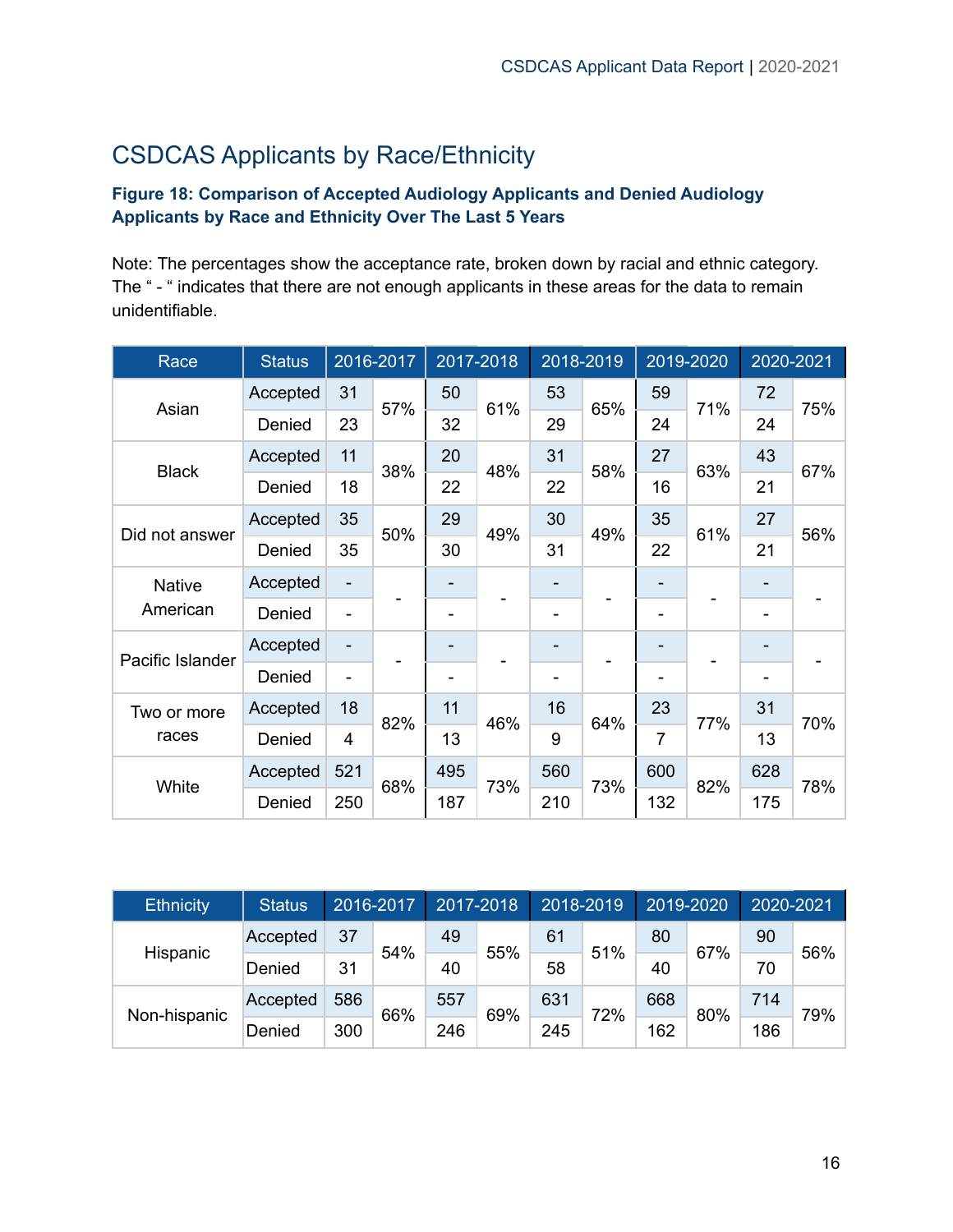#### <span id="page-17-0"></span>**Figure 19: Comparison of Accepted SLP Applicants and Denied SLP Applicants by Race and Ethnicity Over The Last 5 Years**

| Race             | <b>Status</b> |                | 2016-2017         |                 | 2017-2018 |                | 2018-2019 |                | 2019-2020 | 2020-2021 |     |
|------------------|---------------|----------------|-------------------|-----------------|-----------|----------------|-----------|----------------|-----------|-----------|-----|
| Asian            | Accepted      | 352            | 68%               | 316             | 54%       | 382            | 64%       | 428            | 74%       | 458       | 71% |
|                  | Denied        | 166            |                   | 268             |           | 213            |           | 148            |           | 188       |     |
| <b>Black</b>     | Accepted      | 166            | 54%               | 208             | 46%       | 267            | 48%       | 314            | 56%       | 445       | 62% |
|                  | Denied        | 141            |                   | 246             |           | 286            |           | 247            |           | 275       |     |
| Did not answer   | Accepted      | 737            | 489<br>58%<br>72% | 381             | 56%       | 411            | 65%       | 466            | 65%       |           |     |
|                  | Denied        | 292            |                   | 358             |           | 305            |           | 217            |           | 252       |     |
| <b>Native</b>    | Accepted      | 10             | 42%               | 13              | 57%       | 9              | 41%       | 19             | 61%       | 21        | 54% |
| American         | Denied        | 14             |                   | 10              |           | 13             |           | 12             |           | 18        |     |
| Pacific Islander | Accepted      | 12             | 75%               | $6\phantom{1}6$ | 46%       | $\overline{7}$ | 58%       | $\overline{7}$ | 58%       | 8         | 73% |
|                  | Denied        | $\overline{4}$ |                   | $\overline{7}$  |           | 5              |           | 5              |           | 3         |     |
| Two or more      | Accepted      | 211            | 77%               | 165             | 60%       | 175            | 64%       | 230            | 72%       | 255       | 72% |
| races            | Denied        | 62             |                   | 108             |           | 97             |           | 91             |           | 98        |     |
|                  | Accepted      | 5266           | 75%               | 4966            | 67%       | 5544           |           | 5985           | 78%       | 6451      | 75% |
| White            | Denied        | 1780           |                   | 2493            |           | 2244           | 71%       | 1717           |           | 2149      |     |

Note: The percentages show the acceptance rate, broken down by racial and ethnic category.

| <b>Ethnicity</b> | <b>Status</b> |      | 2016-2017 |      | 2017-2018 |      | 2018-2019 | 2019-2020 |     | 2020-2021 |     |
|------------------|---------------|------|-----------|------|-----------|------|-----------|-----------|-----|-----------|-----|
| Hispanic         | Accepted      | 675  | 66%       | 604  | 54%       | 725  | 56%       | 923       | 65% | 1070      | 63% |
|                  | Denied        | 349  |           | 513  |           | 567  |           | 494       |     | 636       |     |
| Non-hispanic     | Accepted      | 6079 | 74%       | 5559 | 65%       | 6040 | 70%       | 6471      | 77% | 7014      | 75% |
|                  | Denied        | 2110 |           | 2977 |           | 2596 |           | 1943      |     | 2347      |     |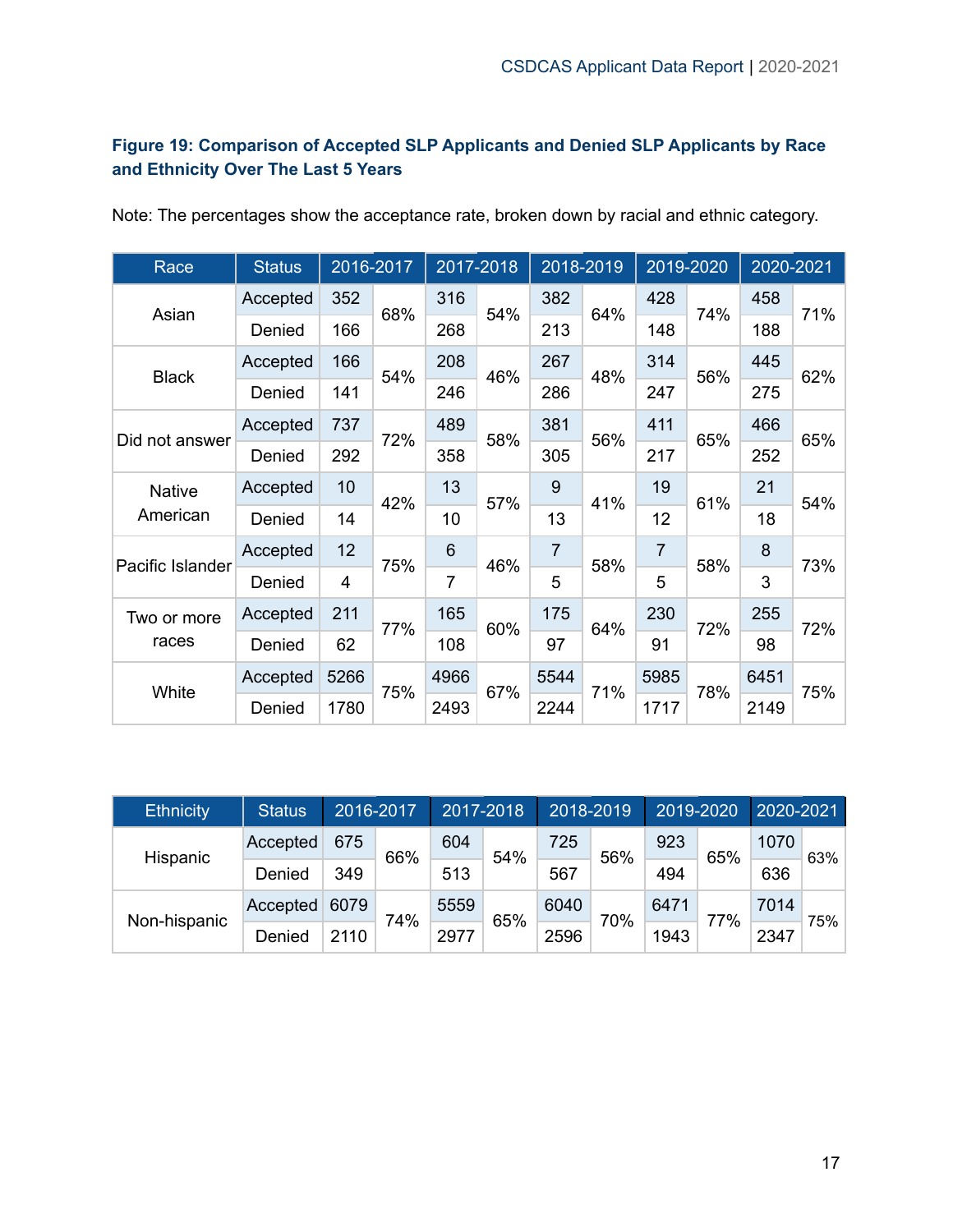# <span id="page-18-0"></span>Languages Spoken

Applicants with an intermediate level of proficiency or higher in at least one language other than English (including American Sign Language) are considered bilingual for the context of this report.

<span id="page-18-1"></span>**Figure 20: Audiology Applicants That Have an Intermediate or Higher Level of Proficiency in at Least One Language Other Than English in the 2020-2021 Cycle.**

| Audiology |                                | <b>Bilingual</b>            | Monolingual             |                                    |  |  |
|-----------|--------------------------------|-----------------------------|-------------------------|------------------------------------|--|--|
|           | Number of<br><b>Applicants</b> | Percentage of<br>Applicants | Number of<br>Applicants | Percentage of<br><b>Applicants</b> |  |  |
| Accepted  | 137                            | 18.1%                       | 622                     | 81.9%                              |  |  |
| Denied    | 78                             | 30.0%                       | 182                     | 70.0%                              |  |  |

<span id="page-18-2"></span>**Figure 21: SLP Applicants That Have an Intermediate or Higher Level of Proficiency in at Least One Language Other Than English in the 2020-2021 Cycle.**

|          |                                | <b>Bilingual</b>            | Monolingual             |                             |  |  |
|----------|--------------------------------|-----------------------------|-------------------------|-----------------------------|--|--|
|          | Number of<br><b>Applicants</b> | Percentage of<br>Applicants | Number of<br>Applicants | Percentage of<br>Applicants |  |  |
| Accepted | 1568                           | 19.4%                       | 6516                    | 80.6%                       |  |  |
| Denied   | 674                            | 22.6%                       | 2309                    | 77.4%                       |  |  |

### <span id="page-18-3"></span>Disadvantaged Status

Data regarding disadvantaged applicants is based on optional self-reported responses. Applicants in CSDCAS could have selected one or more disadvantaged statuses. The disadvantaged categories are not mutually exclusive. Therefore, applicants may be represented in more than one category. Applicants were not required to use search tools to determine if they met the federal government's definition of environmentally disadvantaged (e.g. geographic location of the applicants high school being in a medically underserved area/population or health professions shortage area), but they were instructed to use their parent's recent tax forms and the federal guidelines to determine economically disadvantaged status.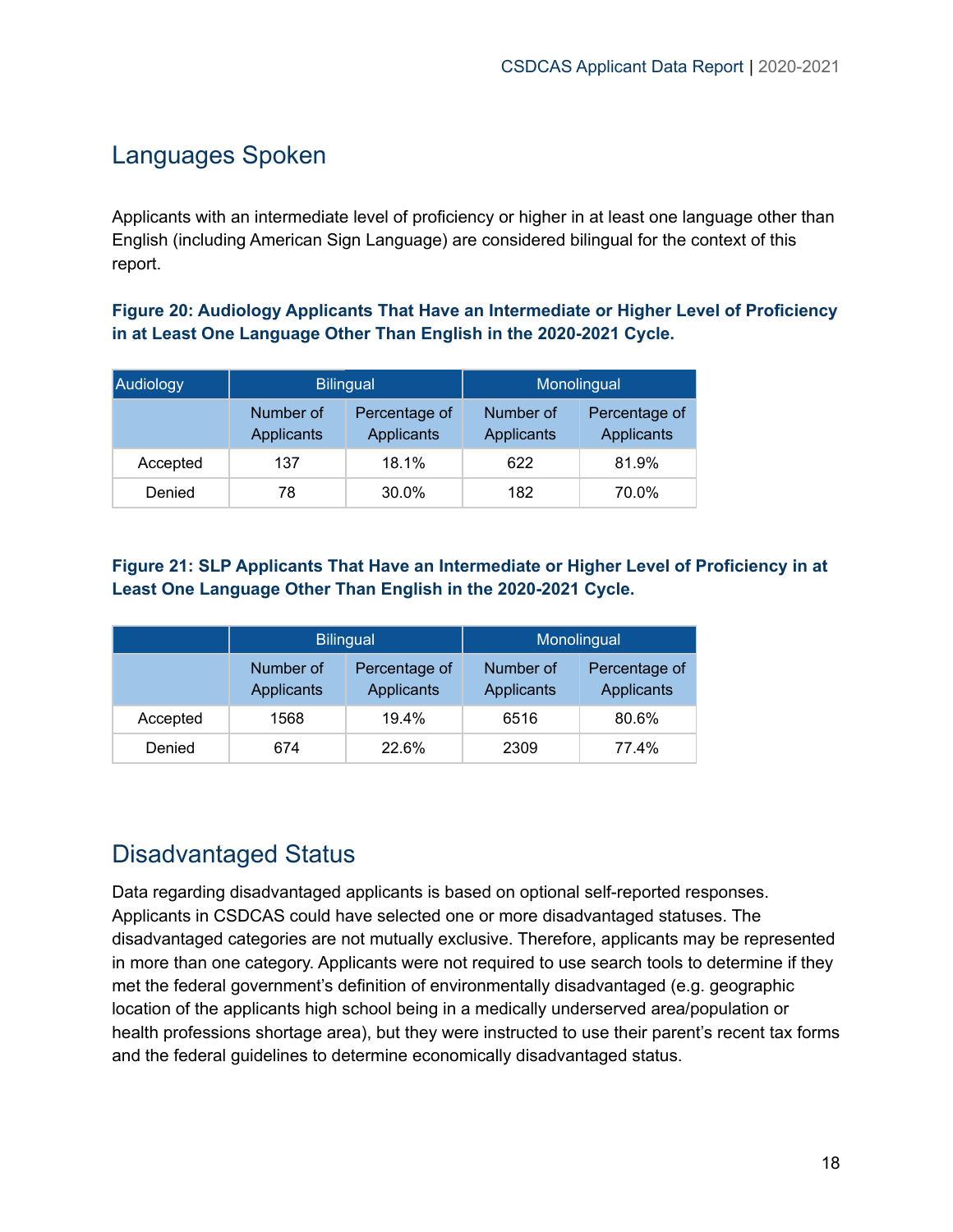| <b>Economically Disadvantaged Status</b>                                                                                                                                     | Accepted<br>Applicants Applicants | <b>Denied</b> | Acceptance<br>Rate |
|------------------------------------------------------------------------------------------------------------------------------------------------------------------------------|-----------------------------------|---------------|--------------------|
| Your parent's family income falls within 200% of Federal<br>low-income poverty guidelines and you are considered to have met<br>the criteria for economically disadvantaged. | 106                               | 54            | 66.25%             |

#### **Figure 22: Economically Disadvantaged Audiology Applicants in 2020-2021**

#### <span id="page-19-0"></span>**Figure 23: Environmentally Disadvantaged Audiology Applicants in 2020-2021**

<span id="page-19-1"></span>

| <b>Environmental Disadvantaged Status</b>                                                                                                                                      | Accepted<br><b>Applicants</b> | <b>Denied</b><br><b>Applicants</b> | Acceptance<br>Rate |
|--------------------------------------------------------------------------------------------------------------------------------------------------------------------------------|-------------------------------|------------------------------------|--------------------|
| I am the first generation in my family to attend college (neither my<br>mother nor my father attended college).                                                                | 156                           | 66                                 | 70%                |
| I graduated from a high school from which a low percentage of<br>seniors received a high school diploma.                                                                       | 24                            | 16                                 | 60%                |
| I graduated from a high school at which many of the enrolled<br>students are eligible for free or reduced price lunches.                                                       | 187                           | 60                                 | 76%                |
| I am from a family that receives public assistance (e.g. Aid to<br>Families with Dependent Children, food stamps, Medicaid, public<br>housing) or I receive public assistance. | 54                            | 34                                 | 61%                |
| I am from a family that lives in an area that is designated as a<br>Health Professional Shortage Area, or a Medically Underserved<br>Area.                                     | 26                            | 11                                 | 70%                |
| I am a high-school drop-out who received an AHS diploma or<br>GED.                                                                                                             | 3                             | $\Omega$                           | 100%               |
| I am from a school district where 50% or less of graduates go to<br>college or where college education is not encouraged.                                                      | 52                            | 25                                 | 68%                |
| English is not my primary language.                                                                                                                                            | 30                            | 21                                 | 59%                |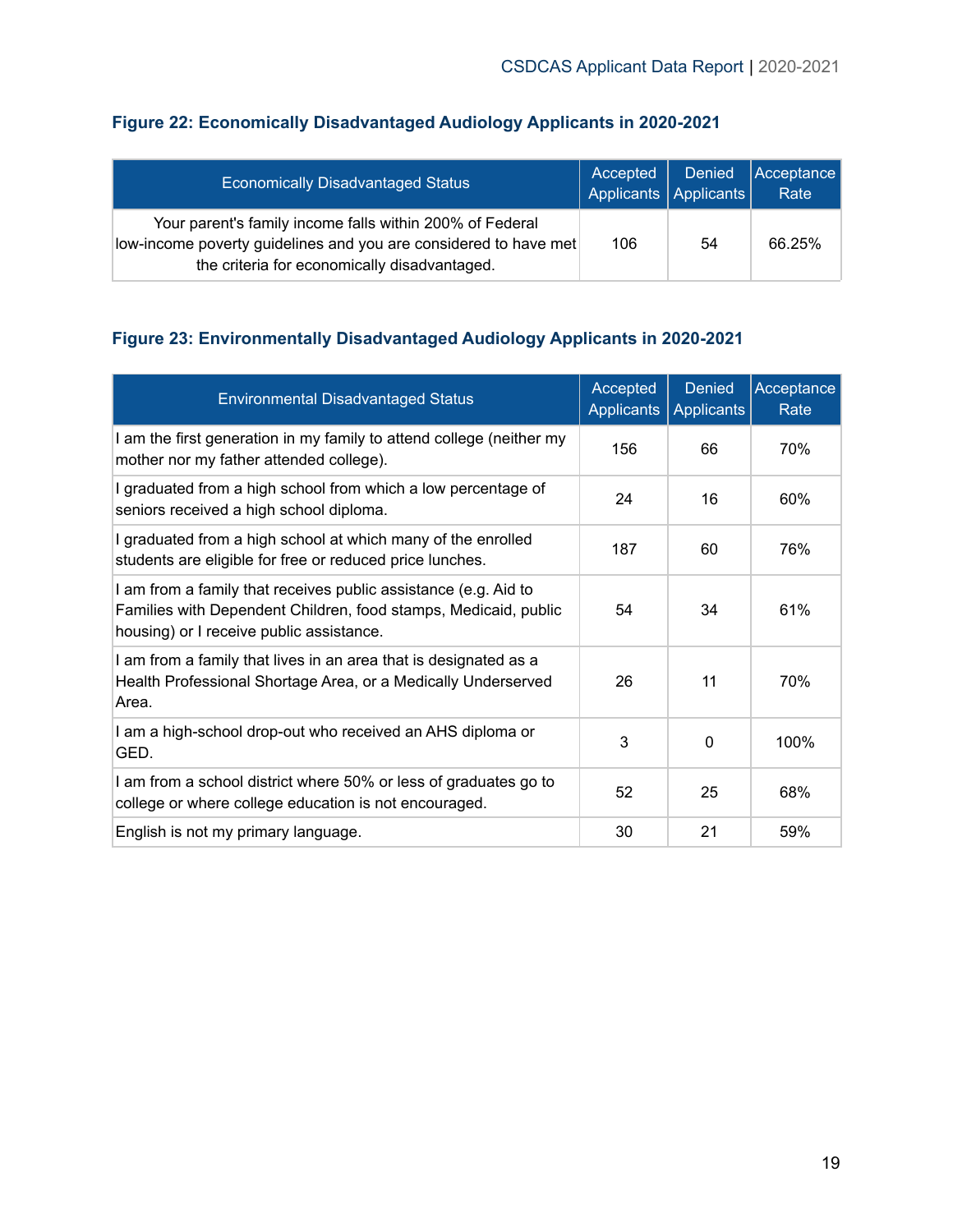| <b>Economically Disadvantaged Status</b>                                                                                                                                     | Accepted  <br>Applicants Applicants | Denied | Acceptance<br>Rate |
|------------------------------------------------------------------------------------------------------------------------------------------------------------------------------|-------------------------------------|--------|--------------------|
| Your parent's family income falls within 200% of Federal<br>low-income poverty guidelines and you are considered to have met<br>the criteria for economically disadvantaged. | 964                                 | 497    | 66%                |

#### **Figure 24: Economically Disadvantaged SLP Applicants in 2020-2021**

#### <span id="page-20-0"></span>**Figure 25: Environmentally Disadvantaged SLP Applicants in 2020-2021**

| <b>Environmental Disadvantaged Status</b>                                                                                                                                      | Accepted | <b>Denied</b><br>Applicants   Applicants | Acceptance<br>Rate |
|--------------------------------------------------------------------------------------------------------------------------------------------------------------------------------|----------|------------------------------------------|--------------------|
| I am the first generation in my family to attend college (neither my<br>mother nor my father attended college).                                                                | 1430     | 729                                      | 66%                |
| I graduated from a high school from which a low percentage of<br>seniors received a high school diploma.                                                                       | 177      | 129                                      | 58%                |
| I graduated from a high school at which many of the enrolled<br>students are eligible for free or reduced price lunches.                                                       | 1731     | 767                                      | 69%                |
| I am from a family that receives public assistance (e.g. Aid to<br>Families with Dependent Children, food stamps, Medicaid, public<br>housing) or I receive public assistance. | 514      | 255                                      | 67%                |
| I am from a family that lives in an area that is designated as a<br>Health Professional Shortage Area, or a Medically Underserved<br>Area.                                     | 234      | 104                                      | 69%                |
| I am a high-school drop-out who received an AHS diploma or<br>GED.                                                                                                             | 16       | 15                                       | 52%                |
| I am from a school district where 50% or less of graduates go to<br>college or where college education is not encouraged.                                                      | 421      | 229                                      | 65%                |
| English is not my primary language.                                                                                                                                            | 214      | 167                                      | 56%                |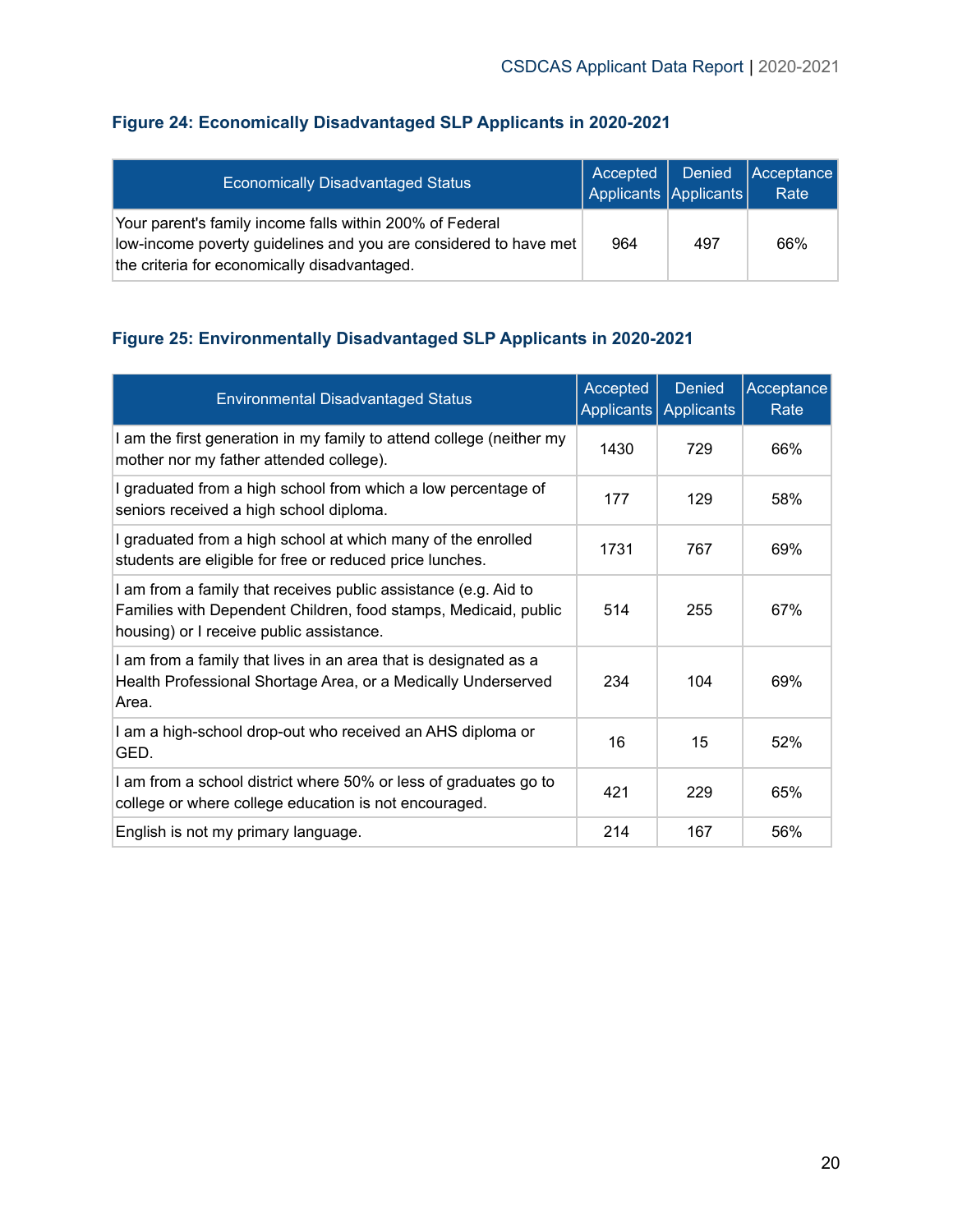# **GPA**

#### <span id="page-21-0"></span>**Figure 26: Mean Cumulative Undergraduate GPA for Audiology Applicants**

| Cycle                                                               | <b>Accepted Applicants</b>                                | <b>Denied Applicants</b>                                  |  |  |
|---------------------------------------------------------------------|-----------------------------------------------------------|-----------------------------------------------------------|--|--|
| 2018-2019                                                           | Mean= $3.59$<br>Median= $3.65$<br>Standard Deviation=0.35 | Mean= $3.24$<br>Median= $3.25$<br>Standard Deviation=0.36 |  |  |
| 2019-2020                                                           | Mean= $3.57$<br>Median= $3.63$<br>Standard Deviation=0.33 | Mean= $3.23$<br>Median= $3.28$<br>Standard Deviation=0.36 |  |  |
| Mean= $3.58$<br>2020-2021<br>Median=3.64<br>Standard Deviation=0.37 |                                                           | Mean= $3.17$<br>Median=3.21<br>Standard Deviation=0.35    |  |  |

#### <span id="page-21-1"></span>**Figure 27: Mean Cumulative Undergraduate GPA for SLP Applicants**

| Cycle     | <b>Accepted Applicants</b>                                 | <b>Denied Applicants</b>                                  |  |  |
|-----------|------------------------------------------------------------|-----------------------------------------------------------|--|--|
| 2018-2019 | Mean = $3.6$<br>Median = $3.62$<br>Standard Deviation=0.3  | Mean $=3.24$<br>Median=3.26<br>Standard Deviation=0.4     |  |  |
| 2019-2020 | Mean $=3.57$<br>Median= $3.63$<br>Standard Deviation=0.31  | Mean= $3.24$<br>Median= $3.25$<br>Standard Deviation=0.39 |  |  |
| 2020-2021 | Mean $= 3.58$<br>Median= $3.65$<br>Standard Deviation=0.32 | Mean= $3.24$<br>Median= $3.27$<br>Standard Deviation=0.39 |  |  |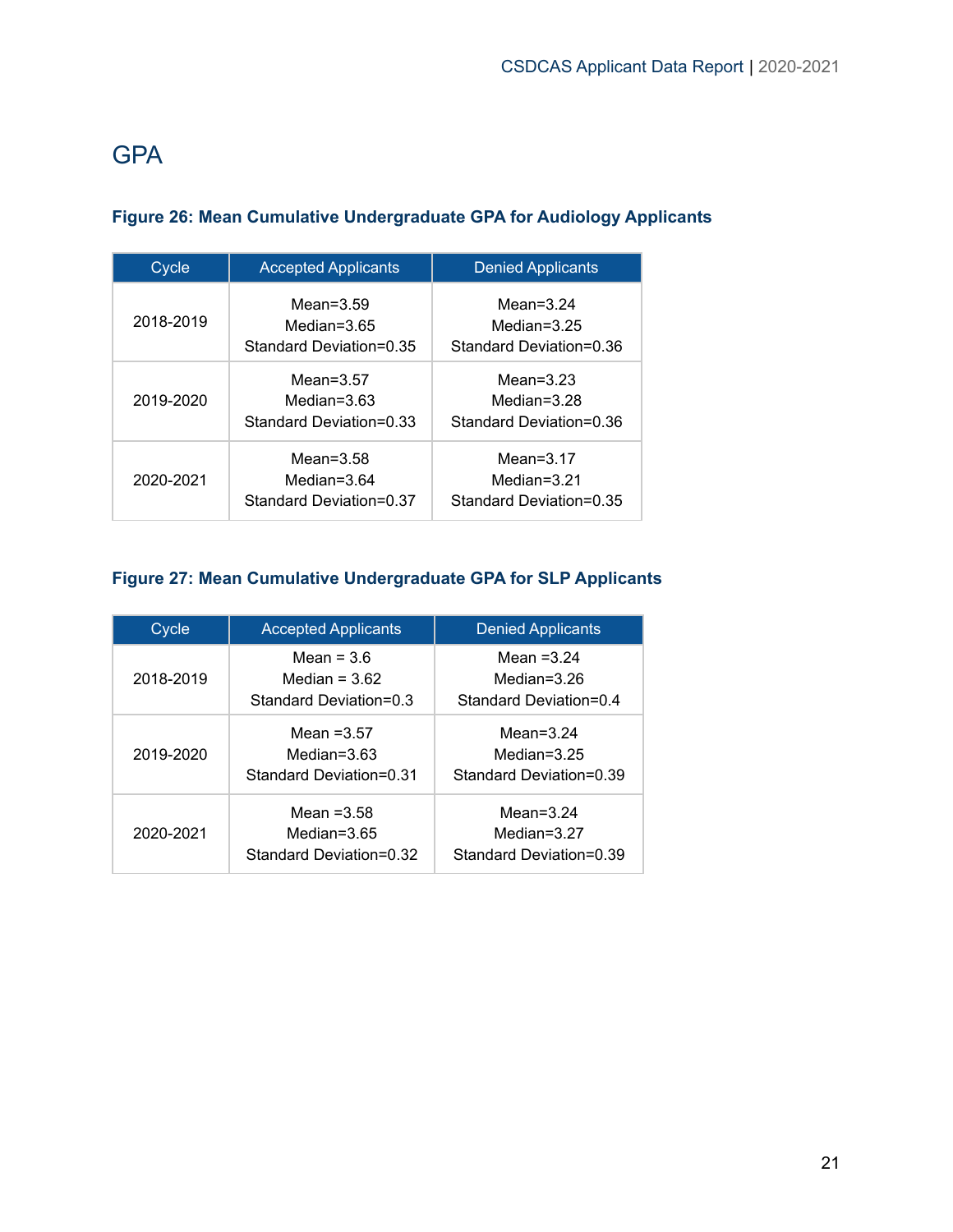# <span id="page-22-0"></span>**GRE**

CSDCAS collects self-reported GRE scores from applicants that have taken the test. Most participating programs have elected to use a CSDCAS-specific GRE code. Not all programs require the GRE and some have elected to collect the GRE scores at the university level instead of through CSDCAS. These figures reflect the means and ranges of the percentiles of self-reported scores. 95% of applicants reported taking or planning to take the GRE in the 2019-2020 cycle, but that number dropped to 59% of applicants in the 2020-2021 cycle.

|           |          | <b>Mean</b><br>Quantitative<br>Reasoning<br>Score | <b>Mean</b><br>Quantitative<br>Reasoning<br>Percentile | Mean<br>Verbal<br>Reasoning<br>Score | <b>Mean</b><br>Verbal<br>Reasoning<br>Percentile | <b>Mean</b><br>Analytical<br>Reasoning<br>Score | Mean<br>Analytical<br>Reasoning<br><b>Percentile</b> |
|-----------|----------|---------------------------------------------------|--------------------------------------------------------|--------------------------------------|--------------------------------------------------|-------------------------------------------------|------------------------------------------------------|
| 2018-2019 | Accepted | 149.37                                            | 37.25                                                  | 151.07                               | 51.48                                            | 4.04                                            | 60.16                                                |
|           | Denied   | 145.84                                            | 25.27                                                  | 147.85                               | 39.83                                            | 3.60                                            | 44.01                                                |
| 2019-2020 | Accepted | 151.14                                            | 34.69                                                  | 151.14                               | 48.55                                            | 3.95                                            | 55.46                                                |
|           | Denied   | 146.82                                            | 22.95                                                  | 146.82                               | 35.18                                            | 3.58                                            | 43.11                                                |
| 2020-2021 | Accepted | 149.10                                            | 33.50                                                  | 150.78                               | 49.27                                            | 3.99                                            | 56.29                                                |
|           | Denied   | 144.18                                            | 22.28                                                  | 146.93                               | 36.28                                            | 3.55                                            | 41.10                                                |

#### <span id="page-22-1"></span>**Figure 28: Mean Percentile of Audiology Applicant-Reported GRE Scores**

#### <span id="page-22-2"></span>**Figure 29: Mean Percentile of SLP Applicant-Reported GRE Scores**

|           |          | <b>Mean</b><br>Quantitative<br>Reasoning<br>Score | <b>Mean</b><br>Quantitative<br>Reasoning<br>Percentile | Mean<br>Verbal<br>Reasoning<br>Score | Mean<br>Verbal<br>Reasoning<br><b>Percentile</b> | <b>Mean</b><br>Analytical<br>Reasoning<br><b>Score</b> | Mean<br>Analytical<br>Reasoning<br><b>Percentile</b> |
|-----------|----------|---------------------------------------------------|--------------------------------------------------------|--------------------------------------|--------------------------------------------------|--------------------------------------------------------|------------------------------------------------------|
| 2018-2019 | Accepted | 148.21                                            | 33.38                                                  | 150.89                               | 50.78                                            | 4.01                                                   | 59.6                                                 |
|           | Denied   | 144.81                                            | 21.76                                                  | 147.37                               | 37                                               | 3.6                                                    | 43.84                                                |
| 2019-2020 | Accepted | 147.51                                            | 30.14                                                  | 150.14                               | 46.83                                            | 3.96                                                   | 55.98                                                |
|           | Denied   | 144.16                                            | 19.52                                                  | 146.79                               | 33.66                                            | 3.54                                                   | 40.46                                                |
| 2020-2021 | Accepted | 147.41                                            | 29.22                                                  | 149.92                               | 45.35                                            | 3.97                                                   | 54.58                                                |
|           | Denied   | 144.2                                             | 19.8                                                   | 147.04                               | 34.43                                            | 3.56                                                   | 40.72                                                |